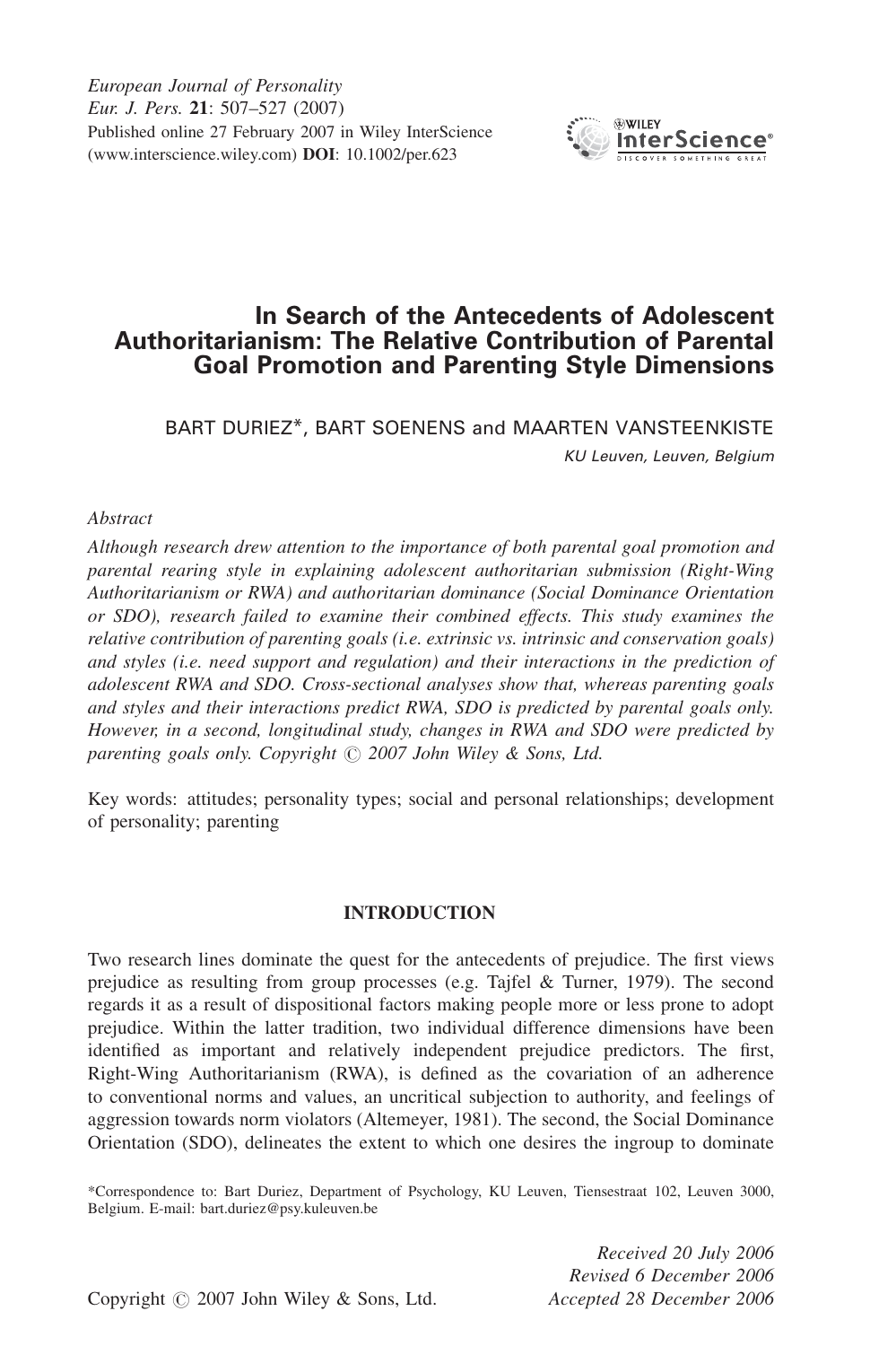outgroups (Pratto, Sidanius, Stallworth, & Malle, 1994). According to Altemeyer (1998), RWA and SDO constitute two facets of the original Authoritarian Personality as originally described by Adorno, Frenkel-Brunswik, Levinson, and Sanford (1950), with RWA referring to authoritarian submission and SDO referring to authoritarian dominance.

Although plenty of research substantiates the importance of RWA and SDO, only few studies examined how these dispositions develop within the individual. In this respect, the importance of particular phases in life constitutes an important issue. In general, three explanatory models are found with regard to political socialisation (Sears, 1990): Formative phase models that assume that different attitudinal dispositions develop at different periods in life; impressionable years models that assume that adolescence represents the critical age period for the development of any attitudinal disposition and lifelong openness models that presuppose lifelong development. These different socialisation models need not necessarily be seen as mutually exclusive: The assumption of lifelong development does not contradict the idea that particular phases in life are characterised by a heightened susceptibility to change and development (Vollebergh, Iedema, & Raaijmakers, 2001). Partly because of this, the formative phase model has been the most prominent in the theorising on authoritarianism.

Adorno et al. (1950) assumed that authoritarianism is formed during early childhood. A childhood characterised by harsh punishment and little parental warmth would produce a personality that is characterised by a glorification of parental authority and by displacement of rage occasioned by the parents onto a variety of despised outgroups. Although there is some empirical evidence for this position (Milburn, Conrad, Sala, & Carberry, 1995), support has not been strong (Altemeyer, 1981, 1998; Duckitt, 2001; Sears, 1990). Contrary to Adorno et al. (1950), Altemeyer (1998) assumes that authoritarian attitudes, which are acquired from other people (through teaching or modelling) and from our own experiences, are open to lifelong development. However, at the same time, he considers adolescence to be the crucial formative phase, and attitudes that are acquired in this period would be fairly resistant to change. In line with Altemeyer, researchers have recently argued that RWA and SDO do not represent core personality traits, but should be conceptualised as sets of relatively malleable cognitive beliefs (Duckitt, 2001; Duriez, Van Hiel, & Kossowska, 2005; Van Hiel, Pandelaere, & Duriez, 2004) or surface personality traits (Asendorpf & van Aken, 2003) that become relativly stable in adolescence only (e.g. Duckitt, Wagner, du Plessis, & Birum, 2002; Vollebergh & Raaijmakers, 1991). In line with these recent conceptions of RWA and SDO, in the present study, we will focus on adolescence.

The theory of Altemeyer (1998) does not only differ from Adorno et al. (1950) by considering another phase in life as crucial for the formation of authoritarianism (i.e. adolescence vs. early childhood), it also differs from the theory of Adorno et al. (1950) in the nature of this influence. According to Altemeyer (1998), parents need not be harsh and unresponsive to produce authoritarian offspring, and need not use punishments to ensure their children conform to their expectations. Merely teaching children to adhere to norms and to obey authority (for RWA) or teaching them that one can only get ahead in life at the expense of others (for SDO) might suffice. Altemeyer's (1988) focus on the type of goals parents promote fits with Darling and Steinberg's (1993) argument that, in order to understand the parental influence, one should not only consider parents' rearing style (i.e. how parents socialise their children) but also the type of goals they promote (i.e. what parents socialise in their children). Whereas parenting style dimensions provide an indication of the emotional climate within the family (i.e. parental need support) and of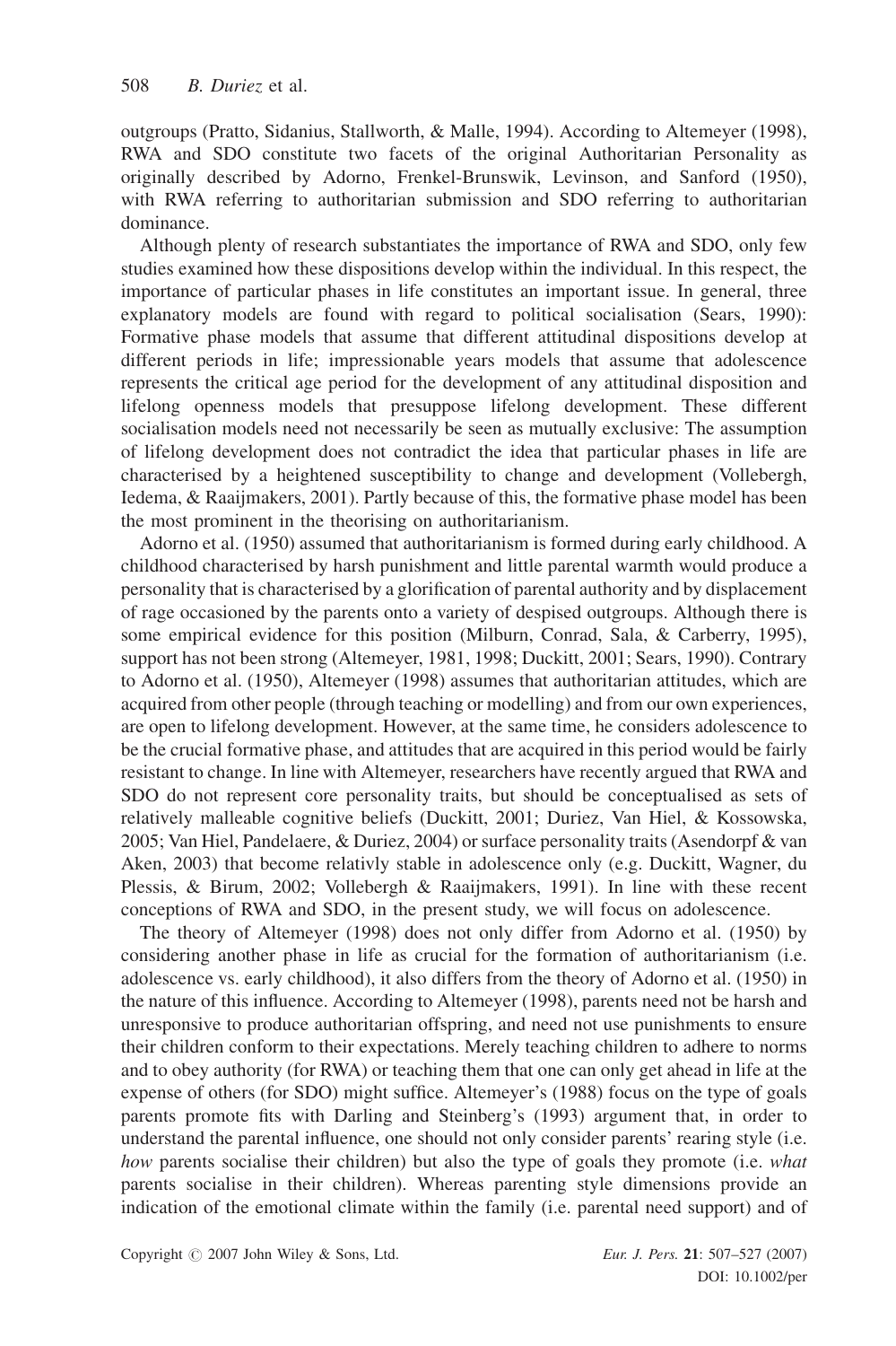whether or not parents attempt to provide guidance and structure to the child's goals and behaviours (i.e. parental regulation), parental goal promotion efforts determine which goals and behaviours are encouraged (Vansteenkiste, Duriez, Soenens, & De Witte, 2006).

#### Parental goal promotion

Self-Determination Theory (Deci & Ryan, 2000) categorises the goals people pursue as either intrinsic or extrinsic in nature (Kasser & Ryan, 1996; Vansteenkiste, Lens, & Deci, 2006). Intrinsic goals (i.e. community contribution, self-development and affiliation) are considered inherently satisfying to pursue and are said to be consistent with the satisfaction of the basic psychological needs for autonomy, competence and relatedness. In contrast, when people pursue extrinsic goals (i.e. wealth, social recognition and physical attractiveness), they hang their endeavours upon the attainment of external signs of worth and success and such an extrinsic goal pursuit is said to be unrelated or even negatively related to basic need satisfaction (Kasser, 2002).

Research has primarily examined the correlates of personal extrinsic versus intrinsic (E/I) goal pursuits. A stronger focus on extrinsic rather than intrinsic goals was found to negatively predict well-being (Kasser, 2002), to positively predict RWA (Vansteenkiste, Duriez et al., 2006) and to foster an increase in SDO over time (Duriez, Vansteenkiste, Soenens, & De Witte, in press). Because people with an extrinsic rather than an intrinsic goal focus are more concerned about the impression they make, they are more likely to engage in stressful interpersonal comparisons (e.g. Vansteenkiste, Simons, Lens, Soenens et al., 2004) and more likely to experience feelings of insecurity, which would arouse RWA (Duckitt, 2001). In addition, an extrinsic rather than an intrinsic goal focus would give rise to a view of the world as a competitive jungle, which arouses SDO (Duckitt, 2001).

Recently, it has been argued that E/I goals cannot only be pursued to different degrees by individuals, but can also be promoted to a different extent by socialising agents such as teachers and parents (Vansteenkiste, Lens et al., 2006). Furthermore, it was shown that differences in E/I goal promotion have a negative effect on individual functioning (e.g. Vansteenkiste, Simons, Lens, Sheldon, & Deci, 2004), and that parental E/I goal promotion predicts adolescent RWA and SDO (Vansteenkiste, Duriez et al., 2006). The effect of parental goal promotion on RWA and SDO could be accounted for by adolescents' adoption and individual pursuit of E/I goals.

A second type of goals which is relevant to the study of RWA and SDO pertains to conformity. Duckitt (2001) has shown that, whereas social conformity is unrelated to SDO, it is highly important for the formation of RWA. Conformity was not present in the original distinction between intrinsic and extrinsic goals (Kasser & Ryan, 1996), but has recently been found to cluster together with the original extrinsic goals in a circumplex model that generally held across 15 different cultures (Grouzet et al., 2006). However, the location of conformity in the extrinsic goal pole seems inconsistent with Schwartz' (1992), who found the value domain to consist of the orthogonal dimensions Self-Enhancement versus Self-Transcendence, encompassing power values that relate to an extrinsic goal content, and Conservation versus Openness to Change, encompassing conformity values. Building on Schwartz' value conceptualisation, Duriez and colleagues (Duriez & Van Hiel, 2002; Duriez et al., 2005) have shown that the Conservation versus Openness to Change values dimension relates to RWA but not to SDO. As it remains relatively unclear whether conformity should be considered an extrinsic goal, as suggested by Grouzet et al. (2006), or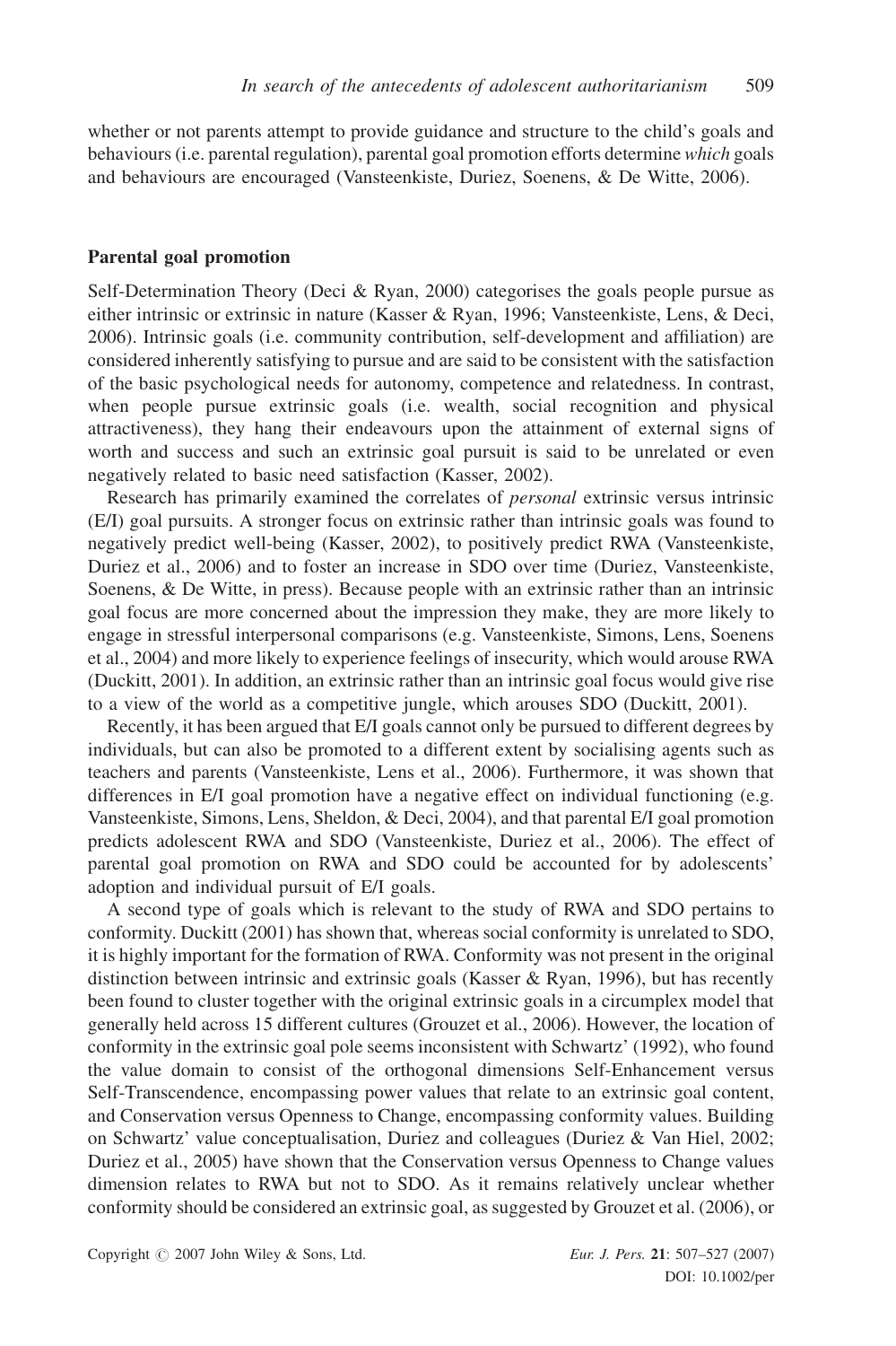is essentially unrelated to the distinction between intrinsic and extrinsic goals, as suggested by Schwartz (1992), we will examine the factor structure of our parental goal questionnaire. If conformity turns out to represent a separate goal, we predict it to primarily relate to RWA, as past research has suggested (e.g. Duckitt, 2001; Duriez & Van Hiel, 2002).

# Parenting style dimensions

It is widely acknowledged in the socialisation literature that there are two fundamental components underlying the parenting style construct, that is, a component pertaining to the affective quality of the parent–child relationship (parental support) and a component relating to parents regulatory and structuring capacities (parental regulation) (Barber, 1997; Maccoby & Martin, 1983).

In the socialisation literature, parental support is often viewed as a multidimensional construct, as it refers to the degree to which adolescents experience a warm, responsive and personal relation with their parents as well as to the extent to which parents provide autonomy-support and refrain from intrusive and manipulative parenting techniques such as guilt-induction and love withdrawal. From a self-determination perspective (Grolnick, 2003), responsive parenting is likely to meet adolescents' basic need for relatedness (Baumeister & Leary, 1995), whereas an autonomy-supportive family climate is likely to satisfy adolescents' need for autonomy (Deci, 1975). Responsiveness and autonomysupport versus controlling parenting have sometimes been combined in previous work and this composite score was referred to as need supportive (Niemiec et al., 2006) or nurturant (Kasser, Ryan, Zax, & Sameroff, 1995) parenting. Studies have shown that need-supportive parenting is positively related to various adjustment indicators, such as psychological well-being, social competence and self-esteem (Gray & Steinberg, 1999; Maccoby & Martin, 1983; Niemiec et al., 2006). Parental regulation refers to active parental strategies involving the communication of clear expectations and limits for appropriate behaviour and efforts to monitor the child's behaviour (Barber, 2002). Adequate parental regulation should teach children to self-regulate and become less susceptible to negative peer influences and, hence, prevent them from engaging in antisocial behaviour (Barber, 1996, 1997, 2002).

Although parenting styles were prominent in the theory of Adorno et al. (1950), interest in them declined when research yielded little support for the claim that childhood socialisation was the key to understand the Authoritarian Personality (Altemeyer, 1981, 1998; Duckitt, 2001; Sears, 1990). Although adolescent representations of parenting styles are related to crucial dimensions of adolescents' psychosocial functioning and although Altemeyer (1998) pays explicit attention to parental influence, the shift to adolescence as the formative phase for authoritarianism was not accompanied by a renewed interest in parenting style effects. In spite of this, specific predictions can be made. According to Duckitt (2001), lack of parental need support should predict SDO because it would make people hard, tough, ruthless, unfeeling and cynical, and these are all characteristics that apply to social dominators. In contrast, lack of parental need support would hinder the development of RWA because people who experience little support from their primary attachment figures are less likely to build attachments to other people and the society as a whole. Hence, people who received little parental support would be less likely to value obedience, respect for authority and the like. Additionally, high levels of parental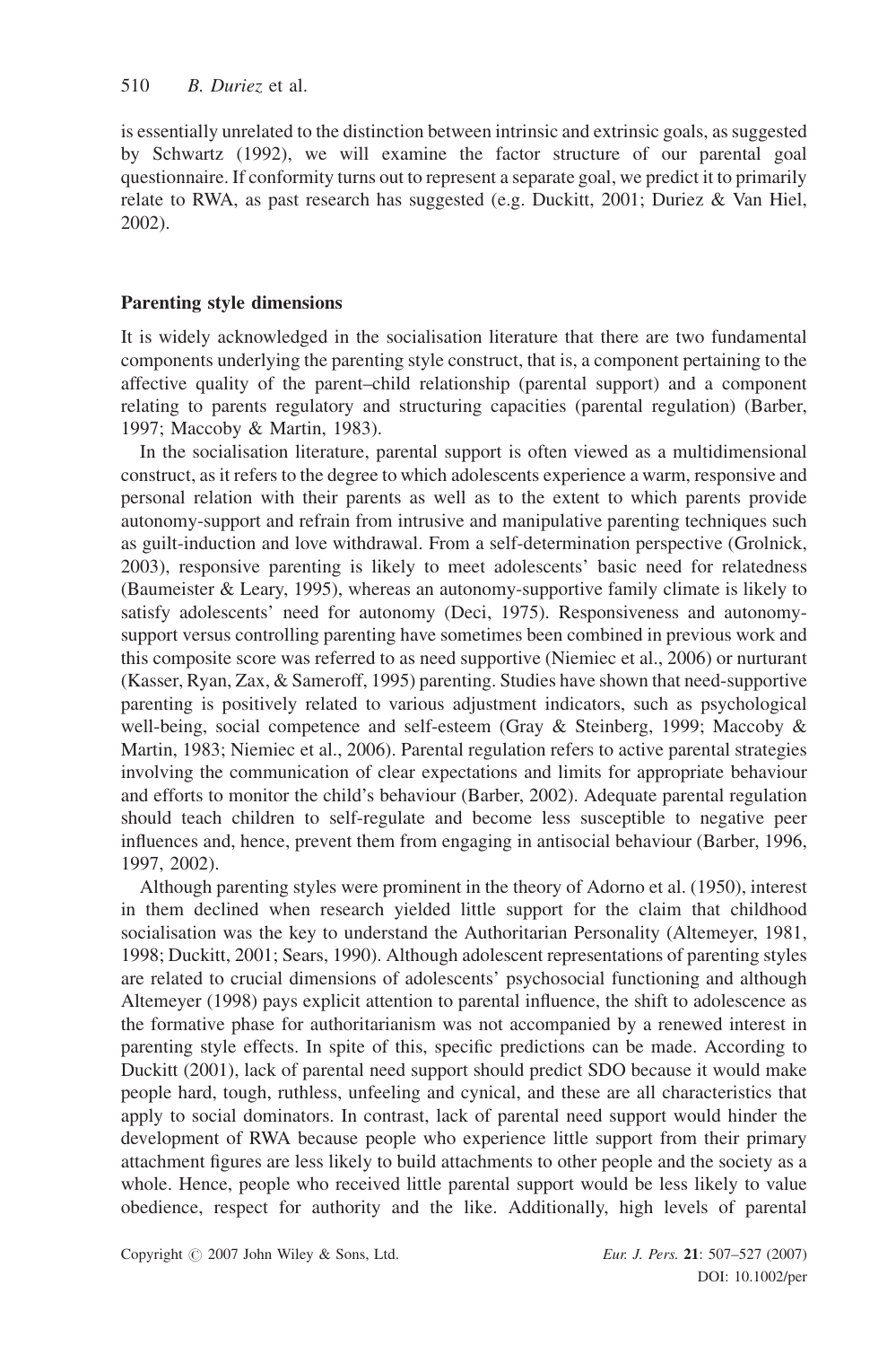regulation should predict RWA because parents high on regulation stress the importance of parental authority and obedience. In line with this, Duckitt (2001) found strict versus permissive parenting, which bears some similarity with parental regulation, to positively predict RWA. In sum, based on previous research, we expect a negative effect of parental need support on SDO, a positive effect of parental need support on RWA and a positive effect of parental regulation on RWA.

#### Goal-style interactions

Although research to date has examined parenting styles and goals as independent sources of influence on adolescent authoritarianism, research on the transmission of values and goals suggests that parents will only be successful in their goal promotion if their children perceive these goals and adopt them. Parenting styles would serve as important determinants of the extent to which adolescents adopt the goals that parents hold or promote (Grusec, Goodnow, & Kuczynski, 2000; Knafo & Schwartz, 2003). Applying this reasoning to the present context, one may expect that parenting styles may impact on the degree to which parental goal promotion carries over into adolescents' development of RWA and SDO. Therefore, it was deemed important to assess the combined and interactive effects of parenting goals and styles in the prediction of RWA and SDO. Specifically, parental need support may be particularly important in this regard, as this parenting dimension is thought to enhance the desire to spend time with the parents, and, hence, to increase their availability, and to make children more willing to adopt goals that are promoted by parents. In other words, if parents manage to, for instance, promote extrinsic rather than intrinsic goals in a supportive fashion, their children will be more likely to perceive and adopt these goals, which can be expected to lead to higher levels of RWA and SDO. Finally, a certain amount of parental regulation is thought necessary to prevent children from ignoring their parents, and, hence, for children to perceive the goals their parents promote, but too much regulation is thought to decrease adoption of these goals, as extreme levels of parental regulation could come across as overly pressuring (Barber, 1996), and such pressure may provoke rebellion rather than compliance with parental goals (Grusec et al., 2000). In sum, we can expect parental goal promotion to be most effective when parents are need supportive and moderately regulating.

## THE PRESENT STUDY

The goal of the present study is to examine the importance of parenting goals and styles and their interaction in the prediction of adolescent RWA and SDO. For this aim, in a first, cross-sectional study, the importance of parenting goals and styles and goal-style interactions in the prediction of adolescent RWA and SDO was examined. Attention was paid to adolescent representations of parenting goals and styles, because these representations are most likely to yield affect the formation of RWA and SDO. More specifically, parental E/I and conformity goal promotion and the parenting style dimensions that are stressed in developmental research (i.e. need support and regulation) were assessed. In a second, longitudinal study, first, the stability of the findings of Study 1 was examined using a more elaborated measure of parental conformity-related goal

Copyright © 2007 John Wiley & Sons, Ltd. Eur. J. Pers. 21: 507-527 (2007)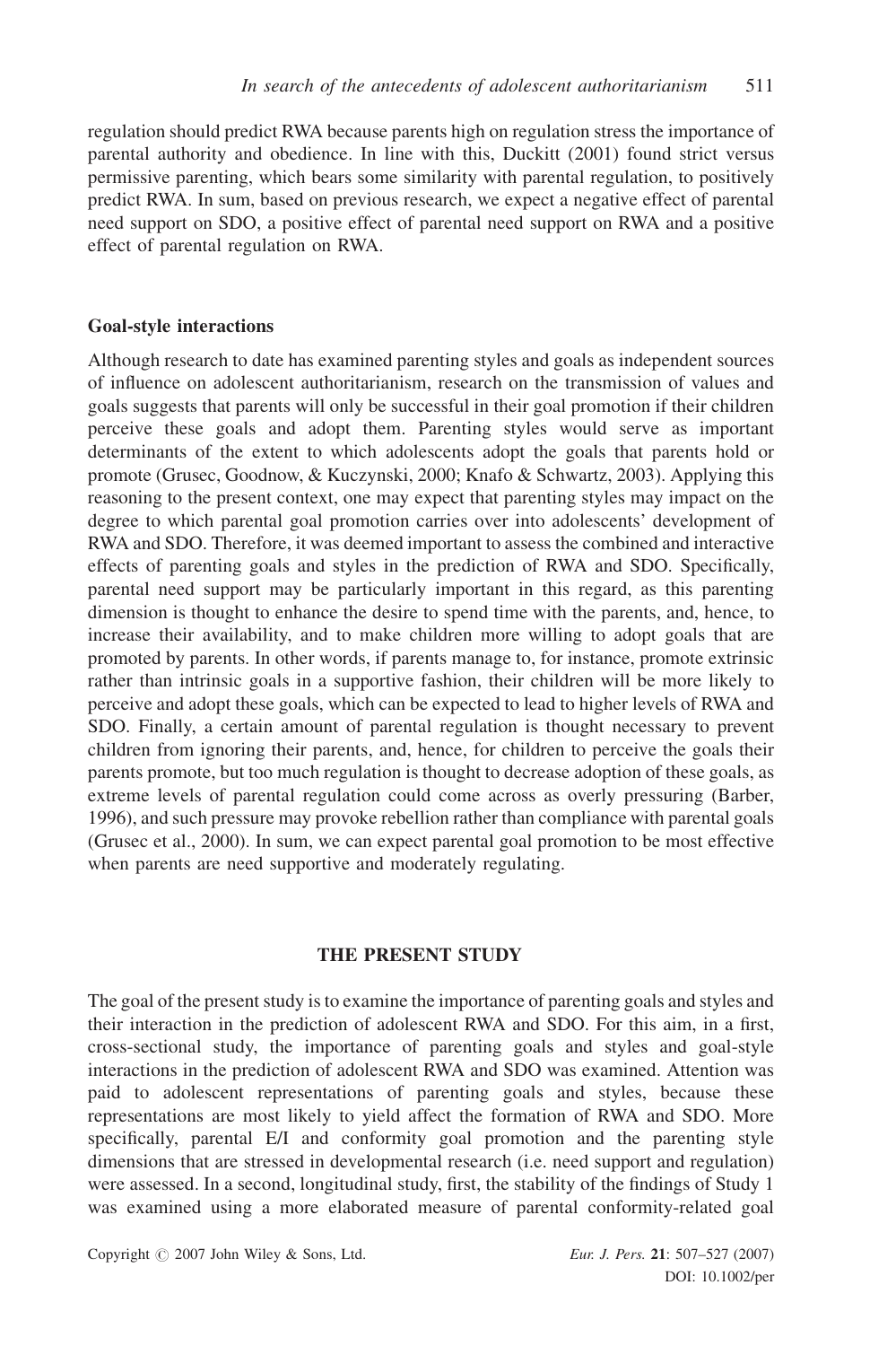promotion. Second, we examined whether parenting goals and styles and their interactions predict over-time changes in adolescent RWA and SDO.

#### STUDY 1

## **Method**

## **Participants**

Participants were 956 12th grade high-school students following an academic track  $(N = 486)$ , a technical  $(N = 237)$  or an arts  $(N = 233)$  education who were recruited in the Flemish speaking part of Belgium (Mean age  $= 17.60$ ; age range  $= 16-22$ ; 41.27% male) and took part during regular school hours. Of these participants, 728 came from intact families, 192 had parents who were divorced, 32 had a deceased parent and 1 was an orphan. All participants were born in Belgium, had the Belgian nationality, and had parents of Belgian nationality. All of them belonged to the Flemish majority.

#### Measures

Parenting goals. Participants rated a parental goal promotion questionnaire (Vansteenkiste et al., 2006) that assesses to which extent adolescents feel their parents to attach importance to 18 different intrinsic and extrinsic goals in their child rearing by encircling a number between 1 (*Not important at all*) and 5 (*Very Important*). The intrinsic goals of self-development (e.g. 'My father finds it important that I develop my talents'), community contribution (e.g. 'My father places high importance on helping other people in need'), and affiliation (e.g. 'My father finds it important that I develop close relationships with a few friends'), and the extrinsic goals of financial success (e.g. 'My father finds it important that I'm financially successful in my life'), social recognition (e.g. 'My father finds it important that I'm admired by several people'), and physical attractiveness (e.g. 'My father finds it important that I'm physically attractive and appealing for others') were assessed (three items each). In addition, three items measured conformity goals (e.g. 'My father finds it important that I respect authority figures').

After control for systematic response sets (see Vansteenkiste et al., 2006), the scree plot of an exploratory factor analysis indicated a two-factor solution (eigenvalues of the first four factors equal 2.82, 1.33, 0.85 and 0.79 for fathers and 2.84, 1.29, 0.88 and 0.80 for mothers), explaining 59% of the variance for both father and mother ratings.<sup>1</sup> After Promax rotations, the intrinsic and extrinsic scales loaded on the first factor. Conformity loaded on the second factor. Subsequently, E/I goal promotion scores were computed by subtracting the averaged intrinsic from the averaged extrinsic subscales (Cronbach alpha  $= .83$  for fathers and .84 mothers), and conformity goal promotion scores were computed by averaging the conformity items (Cronbach alpha  $= .74$  for fathers and .79 for mothers). Positive

<sup>&</sup>lt;sup>1</sup>Parents are assumed to promote different types of goals (e.g. intrinsic goals, extrinsic goals and conformity goals) to a different extent. If parents are perceived to stress different kinds of goals to a similar extent, this can either be substantial (i.e. when parents truly attach equal importance to different type of goals) or it may result from response sets (e.g. yes-saying). By subtracting the overall mean of the goal promotion items from the individual scores, equal goal promotion scores are set to zero. In the resulting factors, deviations from zero can then either be negative (i.e. when people attach more importance to the intrinsic goals than to extrinsic goals) or positive (i.e. when people attach more importance to extrinsic goals than to the intrinsic goals).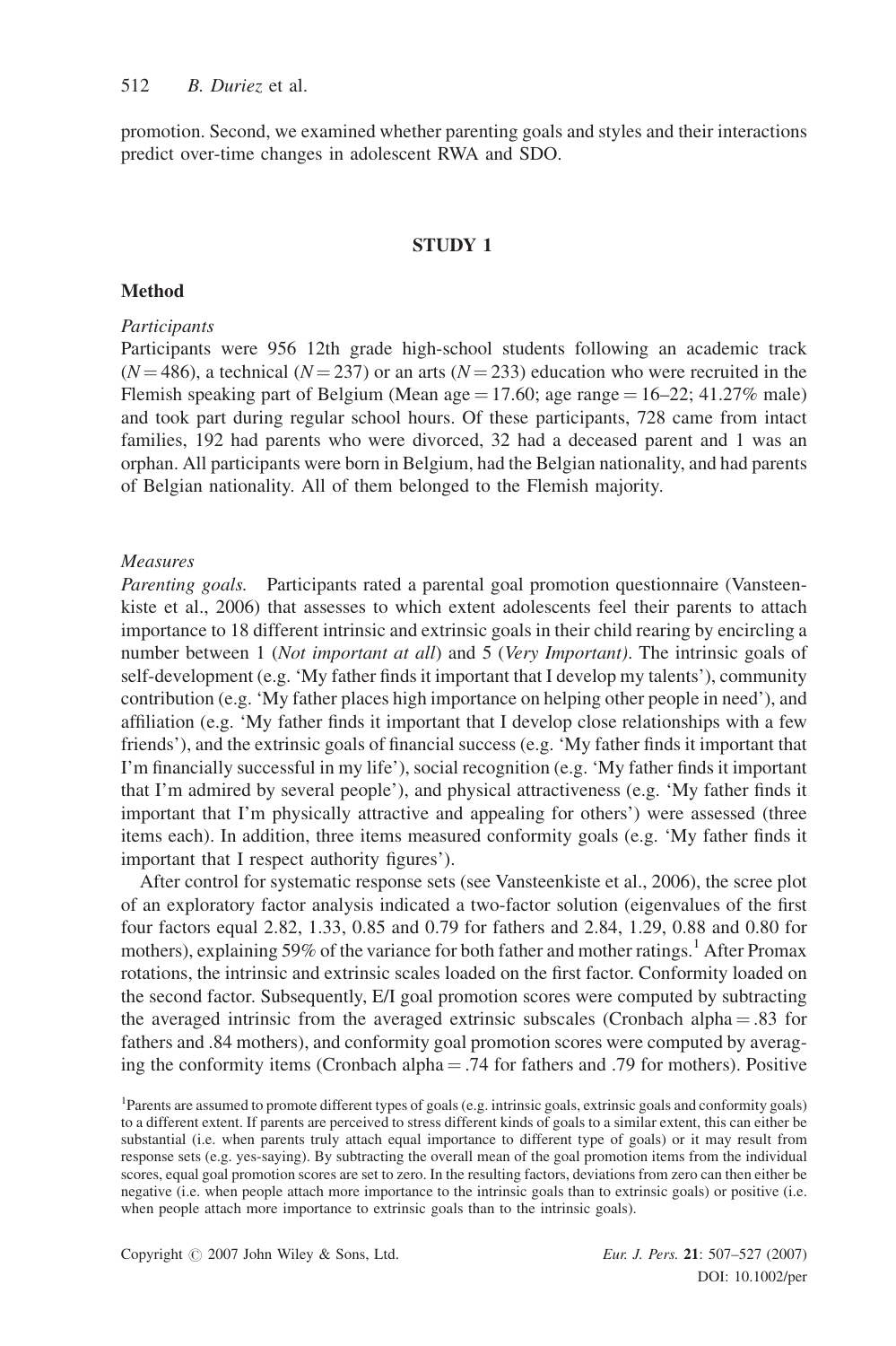E/I scores indicate extrinsic rather than intrinsic goal promotion. Positive conformity scores indicate conformity goal promotion. Our findings are in line with Schwartz (1992) who found the value domain to consist of the orthogonal dimensions Self-Enhancement versus Self-Transcendence, encompassing power values that relate to extrinsic goals, and Conservation versus Openness to Change, encompassing conformity values.

Parenting styles. Participants rated several parenting style dimension items on a five-point Likert scale anchored by Disagree and Agree. Parental need support consisted of responsiveness, autonomy-support and psychological control. Responsiveness was tapped with six items from Schaefer's (1965) Parenting Behavior Inventory (e.g. 'My father makes me feel better after I discussed my worries with him'), autonomy-support was assessed with six autonomy-support items (Grolnick, Ryan, & Deci, 1991; e.g. 'My father helps me to choose my own direction in life') and psychological control was assessed with six items from Barber's (1996) Psychological Control Scale (e.g. 'My father is always trying to change how I feel or think about things'). Parental regulation was assessed with two scales from Barber's (2002) Parental Regulation Scale, namely 'parental expectations for behavior' (six items, e.g. 'My father has clear expectations for how I should behave in and outside the home') and 'parental enforcement of expectations' (six items, e.g. 'My father punishes me when I do something he doesn't approve of'). The scree plot of an exploratory factor analysis on these five subscales pointed to a two-factor solution (eigenvalues of the first four factors equal 2.43, 1.48, 0.46 and 0.39 for fathers and 2.51, 1.36, 0.48 and 0.41 for mothers), explaining 78% of the variance for father ratings and 77% of the variance for mother ratings. After Varimax rotations, responsiveness and autonomy-support loaded positively psychological control loaded negatively on the first factor. The parental regulation scales loaded positively on a second factor. Subsequently, need support scores were computed by averaging the responsiveness, autonomy-support, and (reversed) psychological control items. Regulation scores were computed by averaging the regulation items. Cronbach's alphas were .92 for paternal need support, .92 for maternal need support, .84 for paternal regulation and .85 for maternal regulation.

Authoritarianism. Participants rated a 14-item RWA (Altemeyer, 1981, translated by Meloen, Van der Linden, & De Witte, 1996; e.g. 'Obedience and respect for authority are among the most important virtues children should learn') and SDO scales (Pratto et al., 1994, translated by Van Hiel & Duriez, 2002; e.g. 'It's sometimes necessary to step on others to get ahead in life') on a five-point Likert scale anchored by Disagree and Agree. Cronbach's alphas were .71 for RWA and .86 for SDO.

# Results

# Preliminary analyses

Because we did not formulate differential hypotheses according to parental gender, mother and father reports of the parenting goals and styles were combined by calculating the mean of the mother and father scores. Combining these scores seemed justified because (a) mean scores of mother and father ratings were virtually identical (the mean difference between both ratings was 0.15 on a five-point scale), (b) the correlations between the ratings were high (with an average correlation of .48) and (c) preliminary analyses showed that mother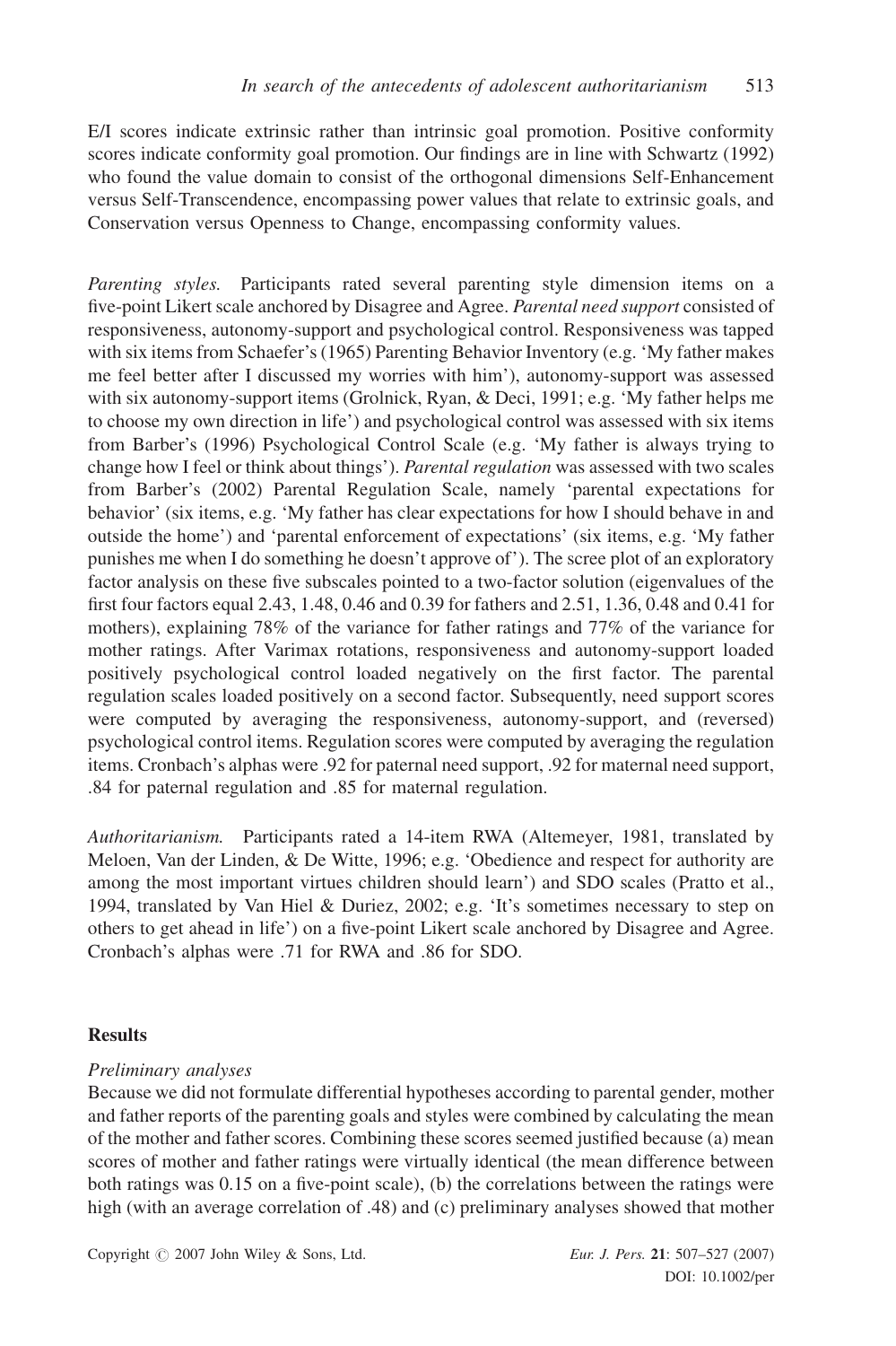and father ratings yielded almost identical correlation patterns. There were 48 cases in which mother-only scores were used because father data were missing, and 15 cases in which father-only scores were used because mother data were missing.

Table 1 shows response rates, means, standard deviations, range and correlations. From the response rates, it might be clear that, missing data in a particular construct were not estimated but subjected to listwise deletion instead. Due to the large sample size, our analyses attained high power. To preclude small effects from being flagged significant, an alpha-level of .01 was used in all analyses. A small but significant negative correlation was found between E/I and conformity goal promotion. Parental need support and parental regulation were negatively related. Both E/I goal promotion and conformity goal promotion were negatively related to parental need support and positively related to parental regulation. RWA related positively to E/I and conformity goal promotion and parental need support and regulation. SDO was positively related to E/I goal promotion and negatively to need parental support. RWA and SDO related positively. Univariate ANOVAs showed that boys score higher on SDO  $[F(1, 942) = 54.60, p < .001; n^2 = .06]$  and parental E/I goal promotion  $[F(1, 946) = 13.82, p < .001; \eta^2 = .01]$ , and lower on parental need support  $[F(1, 897) = 14.83, p < .001; \eta^2 = .02]$ . Therefore, gender was inserted as a control variable in all further analyses.

## Primary analyses

Hierarchical regression analyses were performed to determine the effects of the goals and styles on RWA and SDO, and to assess the importance of their interactions. Gender was entered in Step 1. In Step 2a the goals were entered, whereas in Step 2b styles were entered. In Step 3, goals and styles were jointly inserted to examine whether goals and styles predict independent outcome variance after controlling for each other. To examine interactions, goals and styles were centred, interactions were computed and entered in Step 4.

With respect to RWA, after controlling for gender in Step 1, both goals ( $\Delta R^2 = .05$ ; F(2, 938) = 26.07, p < .001) and styles ( $\Delta R^2$  = .05; F(2, 938) = 23.59, p < .001) predicted RWA in Steps 2a and 2b, respectively. Specifically, RWA was positively predicted by conformity  $(\beta = .17, p < .001)$  and E/I goal promotion  $(\beta = .18, p < .001)$  in Step 2a and by parental need support  $(\beta = .15, p < .01)$  and regulation  $(\beta = .19, p < .01)$  in Step 2b. These independent effects of goals and styles remained significant in Step 3 when styles and goals were entered simultaneously. Finally, in Step 4, goal-style interactions added to the prediction ( $\Delta R^2$  = .06;  $F(4, 932)$  = 16.93,  $p < .001$ ): Interactions of parental support with both E/I goal promotion and conformity goal promotion were found. To interpret these interactions, the slope of the goals was examined at low (i.e. Mean  $-1 SD$ ) and high parental support levels (i.e. Mean  $+1 SD$ ). E/I goal promotion predicted RWA at high  $(\beta = .31, p < .001)$  but not at low parental support levels  $(\beta = .01, n.s.)$ . Conformity goal promotion positively predicted RWA at high parental need support levels  $(\beta = .34, )$  $p < .001$ ) but negatively predicted RWA at low parental need support levels ( $\beta = -.24$ ,  $p < .01$ ). The results of Step 4 are reported in the first column in the top half of Table 2.

With respect to SDO, after controlling for gender in Step 1, both goals ( $\Delta R^2 = .12$ ;  $F(2, )$ 937) = 64.81,  $p < .001$ ) and styles ( $\Delta R^2 = .04$ ;  $F(2, 937) = 18.43$ ,  $p < .001$ ) predicted SDO in Steps 2a and 2b, respectively. Specifically, SDO was positively predicted by parental E/I goal promotion ( $\beta = .33$ ,  $p < .001$ ), but not by parental conformity goals ( $\beta = -.04$ ) in Step 2a and was negatively predicted by parental need support ( $\beta = -1.19$ ,  $p < .001$ ) but not by parental regulation ( $\beta = -.03$ ) in Step 2b. However, when jointly entered in Step 3, SDO was no longer predicted by parental need support. Finally, in Step 4, the total group of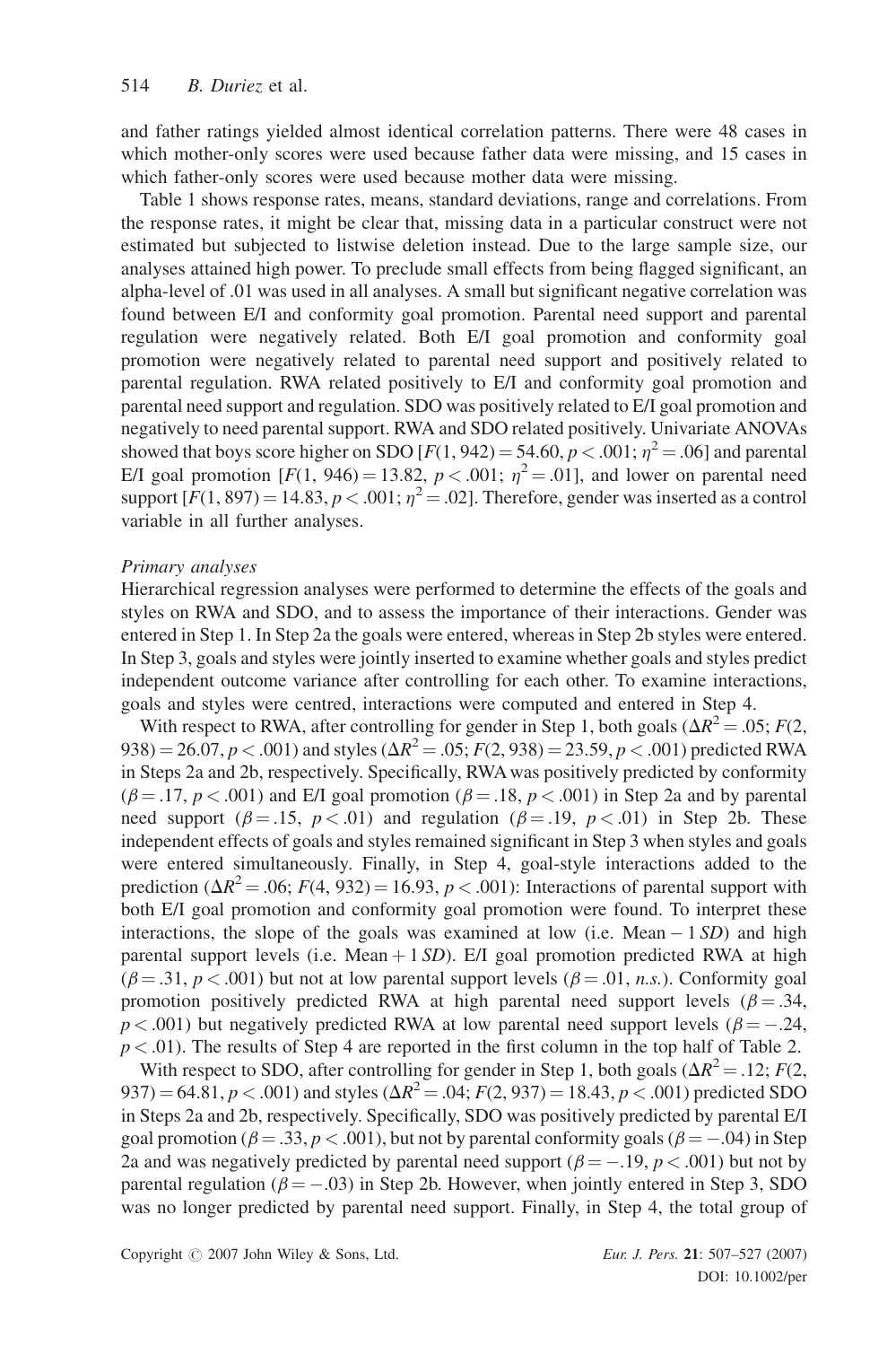| Table 1. Response rate (N), means, standard deviations (SD), range and correlations in Study 1 and Study 2 |                  |                                                                                                                                                                                                                                                                                   |           |                                                  |                                                                                                                                                                                                                                                                                                                                                                                                                                         |                                                                                                                                                                                                                                                                                                                                                                                                                                                                                                                       |                                                                                                                                                                                                              |                                                                                                    |                    |                 |         |
|------------------------------------------------------------------------------------------------------------|------------------|-----------------------------------------------------------------------------------------------------------------------------------------------------------------------------------------------------------------------------------------------------------------------------------|-----------|--------------------------------------------------|-----------------------------------------------------------------------------------------------------------------------------------------------------------------------------------------------------------------------------------------------------------------------------------------------------------------------------------------------------------------------------------------------------------------------------------------|-----------------------------------------------------------------------------------------------------------------------------------------------------------------------------------------------------------------------------------------------------------------------------------------------------------------------------------------------------------------------------------------------------------------------------------------------------------------------------------------------------------------------|--------------------------------------------------------------------------------------------------------------------------------------------------------------------------------------------------------------|----------------------------------------------------------------------------------------------------|--------------------|-----------------|---------|
| Study 1                                                                                                    | $\geq$           | Mean                                                                                                                                                                                                                                                                              | <b>SD</b> | Range                                            |                                                                                                                                                                                                                                                                                                                                                                                                                                         | $\mathcal{C}$                                                                                                                                                                                                                                                                                                                                                                                                                                                                                                         | 3                                                                                                                                                                                                            | 4                                                                                                  | 5                  | ७               | t       |
| . RWA                                                                                                      |                  |                                                                                                                                                                                                                                                                                   |           | 1.00 to 4.38                                     |                                                                                                                                                                                                                                                                                                                                                                                                                                         |                                                                                                                                                                                                                                                                                                                                                                                                                                                                                                                       |                                                                                                                                                                                                              |                                                                                                    |                    |                 |         |
| $2.$ SDO                                                                                                   |                  |                                                                                                                                                                                                                                                                                   |           | $1.00$ to $4.43$                                 |                                                                                                                                                                                                                                                                                                                                                                                                                                         |                                                                                                                                                                                                                                                                                                                                                                                                                                                                                                                       |                                                                                                                                                                                                              |                                                                                                    |                    |                 |         |
| BII goals                                                                                                  |                  |                                                                                                                                                                                                                                                                                   |           |                                                  |                                                                                                                                                                                                                                                                                                                                                                                                                                         |                                                                                                                                                                                                                                                                                                                                                                                                                                                                                                                       |                                                                                                                                                                                                              |                                                                                                    |                    |                 |         |
| 4. Conformity goals                                                                                        | ******<br>****** | $85.871$<br>$0.717$<br>$0.717$<br>$0.717$<br>$0.717$                                                                                                                                                                                                                              |           | $-3.65$ to 2.06<br>-1.79 to 2.62<br>1.44 to 4.97 | $\begin{array}{c} \mathbf{\ddot{5}} \overset{*}{\leftrightarrow} \ \mathbf{\ddot{1}} \overset{*}{\leftrightarrow} \ \mathbf{\ddot{1}} \overset{*}{\leftrightarrow} \ \mathbf{\ddot{1}} \overset{*}{\leftrightarrow} \ \mathbf{\ddot{1}} \overset{*}{\leftrightarrow} \ \mathbf{\ddot{1}} \overset{*}{\leftrightarrow} \ \mathbf{\ddot{1}} \overset{*}{\leftrightarrow} \ \mathbf{\ddot{1}} \end{array}$                                 | $-36^{**}$<br>$-07$<br>$-22^{**}$<br>01                                                                                                                                                                                                                                                                                                                                                                                                                                                                               | $-12$ <sup>*</sup><br>$-49$ <sup>*</sup><br>$-17$ <sup>*</sup>                                                                                                                                               |                                                                                                    |                    |                 |         |
| 5. Need support                                                                                            |                  |                                                                                                                                                                                                                                                                                   |           |                                                  |                                                                                                                                                                                                                                                                                                                                                                                                                                         |                                                                                                                                                                                                                                                                                                                                                                                                                                                                                                                       |                                                                                                                                                                                                              |                                                                                                    |                    |                 |         |
| 6. Regulation                                                                                              |                  |                                                                                                                                                                                                                                                                                   |           | 1.50 to 4.91                                     |                                                                                                                                                                                                                                                                                                                                                                                                                                         |                                                                                                                                                                                                                                                                                                                                                                                                                                                                                                                       |                                                                                                                                                                                                              | $-06$<br>31**                                                                                      | $-19**$            |                 |         |
| Study 2                                                                                                    | 2                | Mean                                                                                                                                                                                                                                                                              | SD        | Range                                            |                                                                                                                                                                                                                                                                                                                                                                                                                                         | $\mathcal{C}$                                                                                                                                                                                                                                                                                                                                                                                                                                                                                                         | 3                                                                                                                                                                                                            |                                                                                                    | 5                  | $\circ$         |         |
| . RWA (Time 1)                                                                                             |                  |                                                                                                                                                                                                                                                                                   |           | $1.14$ to $4.29$                                 |                                                                                                                                                                                                                                                                                                                                                                                                                                         |                                                                                                                                                                                                                                                                                                                                                                                                                                                                                                                       |                                                                                                                                                                                                              |                                                                                                    |                    |                 |         |
| . RWA (Time $2$ )                                                                                          |                  |                                                                                                                                                                                                                                                                                   |           | 1.29 to 4.29                                     |                                                                                                                                                                                                                                                                                                                                                                                                                                         |                                                                                                                                                                                                                                                                                                                                                                                                                                                                                                                       |                                                                                                                                                                                                              |                                                                                                    |                    |                 |         |
| . SDO (Time 1                                                                                              |                  |                                                                                                                                                                                                                                                                                   |           | 1.00 to 5.00                                     |                                                                                                                                                                                                                                                                                                                                                                                                                                         |                                                                                                                                                                                                                                                                                                                                                                                                                                                                                                                       |                                                                                                                                                                                                              |                                                                                                    |                    |                 |         |
| $\therefore$ SDO (Time 2)                                                                                  |                  |                                                                                                                                                                                                                                                                                   |           | $1.00 \text{ to } 4.71$                          |                                                                                                                                                                                                                                                                                                                                                                                                                                         |                                                                                                                                                                                                                                                                                                                                                                                                                                                                                                                       |                                                                                                                                                                                                              |                                                                                                    |                    |                 |         |
| 5. E/I goals                                                                                               |                  |                                                                                                                                                                                                                                                                                   |           |                                                  |                                                                                                                                                                                                                                                                                                                                                                                                                                         |                                                                                                                                                                                                                                                                                                                                                                                                                                                                                                                       |                                                                                                                                                                                                              |                                                                                                    |                    |                 |         |
| 6. Conformity goals                                                                                        | <b>888888888</b> | $\begin{array}{l} 333471000 \\ 213347100 \\ 21334710 \\ 21339470 \\ 21339470 \\ 21339470 \\ 21339470 \\ 21339470 \\ 21339470 \\ 21339470 \\ 21339470 \\ 21339470 \\ 21339470 \\ 21339470 \\ 21339470 \\ 21339470 \\ 21339470 \\ 21339470 \\ 21339470 \\ 21339470 \\ 21339470 \\ $ |           | $-3.42$ to 2.17<br>-3.13 to 3.50                 | $\begin{array}{l} \stackrel{*}{\sim} \\[-1.2mm] \stackrel{*}{\sim} \\[-1.2mm] \stackrel{1}{\sim} \\[-1.2mm] \stackrel{1}{\sim} \\[-1.2mm] \stackrel{1}{\sim} \\[-1.2mm] \stackrel{1}{\sim} \\[-1.2mm] \stackrel{1}{\sim} \\[-1.2mm] \stackrel{1}{\sim} \\[-1.2mm] \stackrel{1}{\sim} \\[-1.2mm] \stackrel{1}{\sim} \\[-1.2mm] \stackrel{1}{\sim} \\[-1.2mm] \stackrel{1}{\sim} \\[-1.2mm] \stackrel{1}{\sim} \\[-1.2mm] \stackrel{1}{\$ | $\begin{array}{l} \stackrel{*}{\approx} \\[-1.5mm] \stackrel{1}{\approx} \stackrel{1}{\approx} \\[-1.5mm] \stackrel{1}{\approx} \stackrel{1}{\approx} \\[-1.5mm] \stackrel{1}{\approx} \stackrel{1}{\approx} \\[-1.5mm] \stackrel{1}{\approx} \stackrel{2}{\approx} \stackrel{3}{\approx} \\[-1.5mm] \stackrel{2}{\approx} \stackrel{3}{\approx} \stackrel{4}{\approx} \\[-1.5mm] \stackrel{3}{\approx} \stackrel{4}{\approx} \stackrel{4}{\approx} \\[-1.5mm] \stackrel{4}{\approx} \stackrel{5}{\approx} \stackrel$ | $\overset{\ast}{\mathfrak{G}} \overset{\ast}{\mathfrak{F}} \overset{\ast}{\mathfrak{F}} \overset{\ast}{\mathfrak{G}} \overset{\ast}{\mathfrak{G}} \overset{\ast}{\mathfrak{G}} \overset{\ast}{\mathfrak{G}}$ | $\frac{3}{1}$<br>$\frac{3}{1}$<br>$\frac{4}{1}$<br>$\frac{4}{1}$<br>$\frac{5}{1}$<br>$\frac{1}{1}$ | $-39**$<br>$-39**$ |                 |         |
| '. Need support                                                                                            |                  |                                                                                                                                                                                                                                                                                   |           | 1.44 to 4.97                                     |                                                                                                                                                                                                                                                                                                                                                                                                                                         |                                                                                                                                                                                                                                                                                                                                                                                                                                                                                                                       |                                                                                                                                                                                                              |                                                                                                    |                    | $-23**$<br>38** |         |
| 8. Regulation                                                                                              |                  |                                                                                                                                                                                                                                                                                   |           | 1.17 to 5.00                                     |                                                                                                                                                                                                                                                                                                                                                                                                                                         |                                                                                                                                                                                                                                                                                                                                                                                                                                                                                                                       |                                                                                                                                                                                                              |                                                                                                    |                    |                 | $-0.26$ |
| $p < 0.01$ ; $p < 0.001$ .                                                                                 |                  |                                                                                                                                                                                                                                                                                   |           |                                                  |                                                                                                                                                                                                                                                                                                                                                                                                                                         |                                                                                                                                                                                                                                                                                                                                                                                                                                                                                                                       |                                                                                                                                                                                                              |                                                                                                    |                    |                 |         |

Copyright  $\odot$  2007 John Wiley & Sons, Ltd.  $Eur. J. Pers.$  **21**: 507–527 (2007)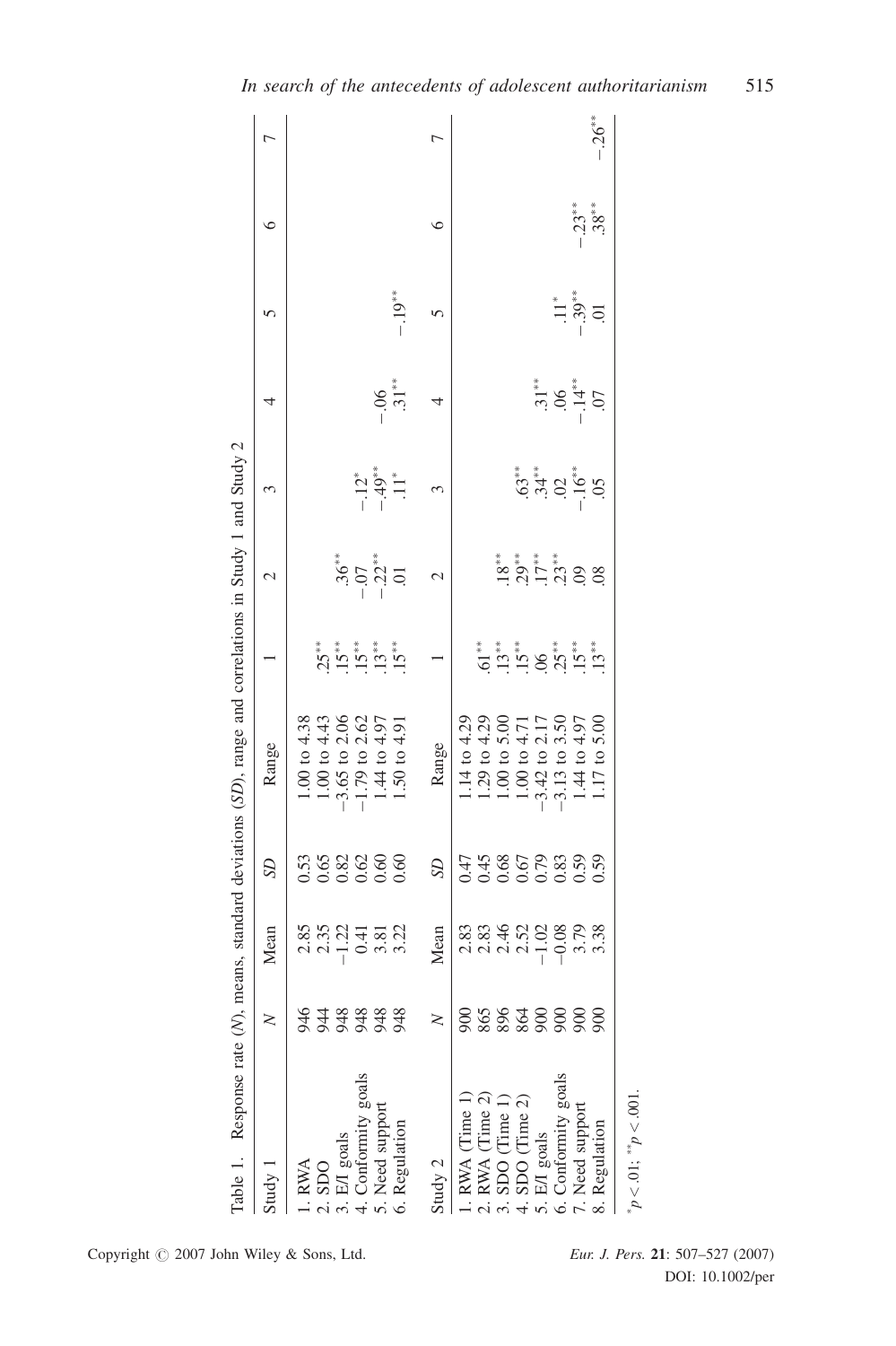## 516 B. Duriez et al.

| <b>RWA</b>                       | Study 1          | Study 2 (Time 1)    | Study 2 (Time 2) |
|----------------------------------|------------------|---------------------|------------------|
| Gender                           | .03              | $-.08$              | .04              |
| RWA (Time 1)                     |                  |                     | $.56***$         |
| $E/I$ goals                      | $.30**$          | $.14***$            | $.12***$         |
| Conformity goals                 | $.17^{\ast\ast}$ | $.29***$            | $.10*$           |
| Need support                     | $.24***$         | $.26***$            | .08              |
| Regulation                       | $.12***$         | $.11*$              | $-.03$           |
| $E/I \times Need$ support        | $.14***$         | .04                 | .03              |
| $E/I \times Regularation$        | $-.02$           | $-.06$              | .04              |
| Conformity $\times$ Need support | $.18***$         | $.16***$            | $-.01$           |
| Conformity $\times$ Regulation   | $-.06$           | $-.07$              | $-.03$           |
| $R^2$                            | $.18^{\ast\ast}$ | $.19***$            | $.39***$         |
| <b>SDO</b>                       | Study 1          | Study 2 (Time $1$ ) | Study 2 (Time 2) |
| Gender                           | $-.20**$         | $-.18***$           | $-.12**$         |
| SDO (Time 1)                     |                  |                     | $-.56***$        |
| $E/I$ goals                      | $.31***$         | $.33***$            | $.11***$         |
| Conformity goals                 | $-.04$           | $-.02$              | $-.04$           |
| Need support                     | $-.06$           | $-.04$              | .00              |
| Regulation                       | $-.02$           | .05                 | .00              |
| $E/I \times Need$ support        | .08              | .09                 | .02              |
| $E/I \times Regularation$        | $-.08$           | .05                 | .02              |
| Conformity $\times$ Need support | $-.02$           | .05                 | $-.03$           |
| Conformity $\times$ Regulation   | .02              | .00                 | $-.05$           |
| $R^2$                            | $.19***$         | $.17^{\ast\ast}$    | $.42***$         |

Table 2. Hierarchical regression predicting RWA and SDO in Study 1 and Study 2

 $\mu^* p < .01; \mu^* p < .001.$ 

goal-style interactions added to the prediction  $(\Delta R^2 = .02; F(4, 931) = 5.16, p < .001)$  of SDO. However, none of the individual interaction terms reached significance. The results of Step 4 are reported in the first column in the bottom half of Table 2.<sup>2</sup>

## Brief discussion

For RWA, the predicted effects of the parenting goals and styles were supported, and goals and styles independently predicted RWA. More specifically, E/I goal promotion, conformity goal promotion, parental need support and parental regulation all positively predicted adolescent RWA. Inspection of the goal-style interactions indicated that the main effects of the parenting goals should largely be interpreted with caution: E/I goal promotion predicted RWA in need-supportive family climates only, and conformity goal promotion even had an adverse effect on RWA in contexts characterised by low parental support. In

<sup>2</sup> Much parenting research has followed a typological approach, which builds on the assumption that it is necessary to consider the interactive effects of different parenting style dimensions. In line with this approach, we computed the interactions between parental need support and parental regulation, between parental need support, parental regulation and E/I goal promotion, and between parental need support, parental regulation and conformity goal promotion. None of these interactions had a significant effect on RWA or SDO. In order not to needlessly complicate our paper, we decided not to report these results. Results of Study 2 confirmed these non-significant findings, both in the cross-sectional and longitudinal analyses.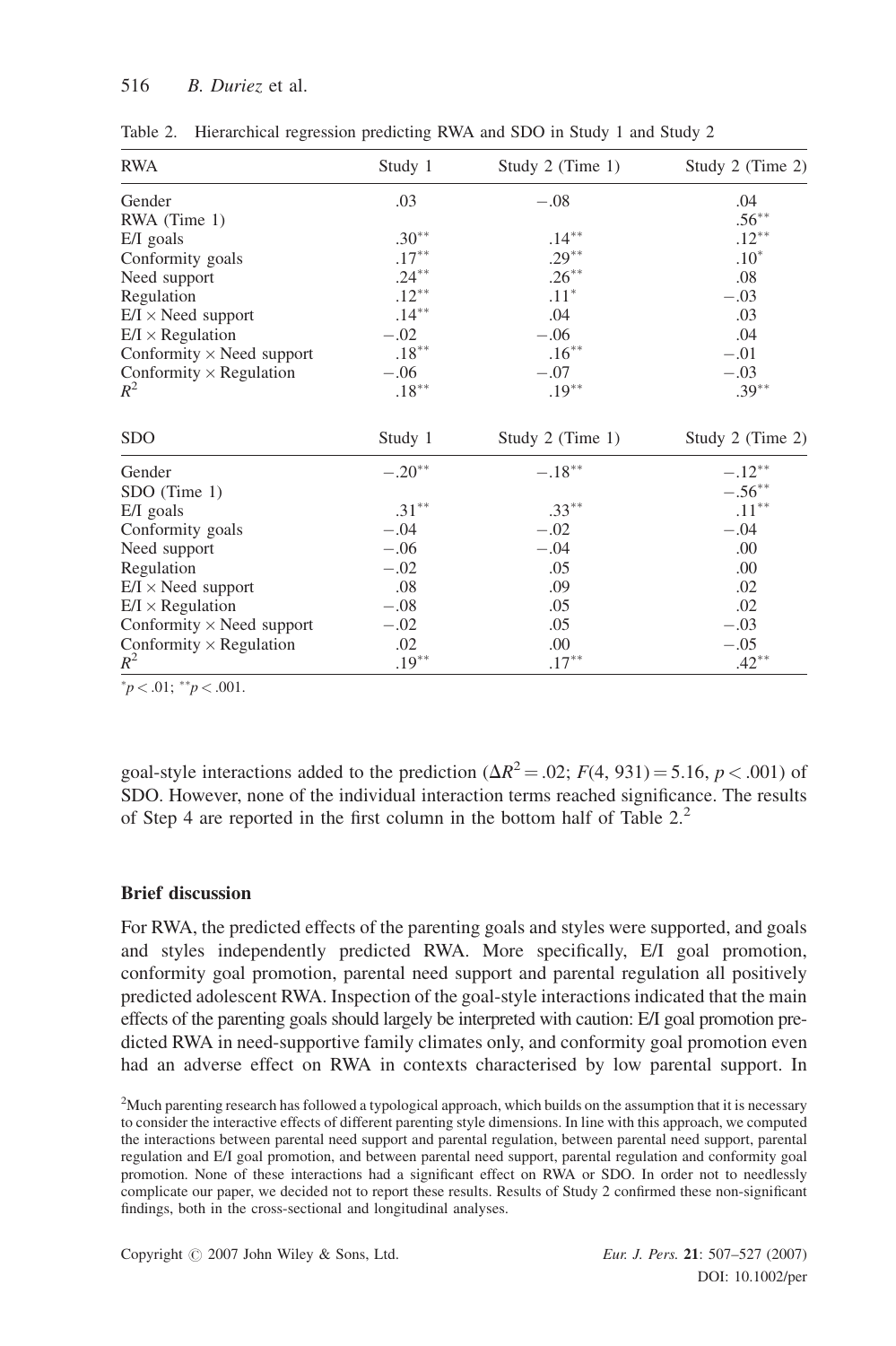contrast, parental regulation did not alter the effect of parental goals on RWA. For SDO, results support the predicted positive effect of E/I goal promotion and the predicted negative effect of parental support. However, parental need support ceased to predict SDO after controlling for the shared variance between need support and E/I goal promotion. Neither conformity goal promotion nor parental regulation had any independent effect on adolescent SDO.

## STUDY 2

Study 2 was conducted to cross-validate the findings of Study 1 as well as to look at the longitudinal effects of the parenting goals and styles on adolescent RWA and SDO. This was deemed important because this represents the first systematic assessment of parenting styles and goals in the prediction of RWA and SDO and because we wanted to investigate whether the interaction between goals and styles in the prediction of RWA could be replicated. In addition to replicating findings of Study 1, we aimed to extend them in three significant ways. First, middle instead of late adolescents were sampled, which allowed us to examine the generalisability of the findings across adolescent age groups. Second, the conformity goal promotion measure was elaborated upon. In Study 1, this concept was measured with three items only and was found to load on a different factor than parental E/I goal promotion. However, the items used to assess parental conformity goal promotion were quite closely related to RWA, which might artificially inflate the observed effect of conservation goals on RWA. To avoid the latter, we relied on the Portrait Values Questionnaire (Schwartz et al., 2001), which provides an alternative to the Schwartz (1992) Value Survey and which represents not only a more distal but also a more elaborate conformity measure compared to the one used in Study 1. In this way, we wanted to capture the broader dimension of the promotion of Conservation versus Openness to Change rather than the narrower concept of conformity goal promotion (see, Schwartz, 1992). Third, we used a longitudinal instead of a cross-sectional design to examine whether styles, goals, and styles by goals would predict changes in SDO and RWA over time.

## Method

#### Participants

Data were collected during regular school hours in secondary schools in the Flemish speaking part of Belgium. The first wave of the data collection was conducted in the Fall of  $2004$  ( $=Time 1$ ) and consisted of 905 10th grade high-school students following an academic track (Mean age = 14.94; age range =  $14{\text -}18$ ; 51.22% male). The second wave was conducted in the Fall of  $2005$  (=Time 2) and consisted of 867 11th grade high-school students (Mean age = 15.96; age range =  $15-19$ ; 50.69% male). Approximately 80% of the initial sample participated in the second wave. All participants in the longitudinal sample  $(N = 724; 49.17\%$  male) were born in Belgium, had Belgian nationality and had parents of Belgian nationality. All of them belonged to the Flemish majority. Eighty-five per cent lived in an intact family with parents being married and/or living together. Thirteen per cent had divorced parents, and 2% had at least one deceased parent of which only one was an orphan. Drop-out at Time 2 was mainly due to people having moved to another school, which is not uncommon to do, as the transition to the 11th grade is the time in which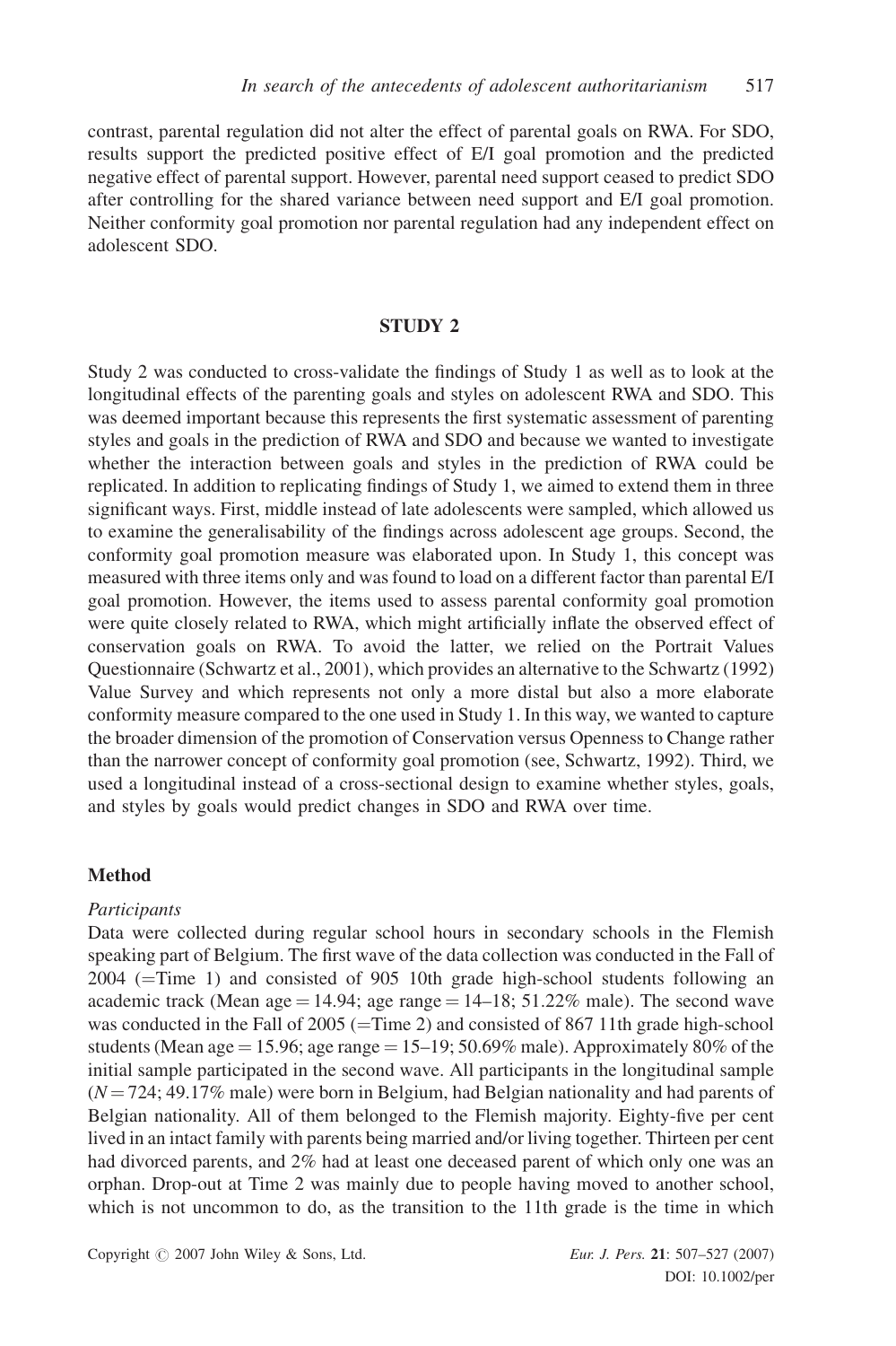students have to choose their major, which may imply having to search for a school in which that major is taught. Additionally, a few students may not have passed their 10th grade or might have been ill at the time of the second data collection.

A logistic regression analysis tested if sample attrition (drop-out = 0; retention = 1) was predicted by gender (male  $= 1$ ; female  $= 2$ ), and the study variables at Time 1. Gender was entered in Step 1, and the parenting goals, styles, RWA and SDO were entered in Step 2. Neither Step 1 nor Step 2 predicted retention (Model  $\chi^2(1) = 6.05$ , n.s., for Step 1; Model  $\chi^2(6) = 14.88$ , n.s., for Step 2). Hence, no substantial differences emerged between those who participated at Time 2 and those who dropped out, attesting to the a-selectivity of our longitudinal sample in comparison to the initial sample.

## Measures

Parenting goals. To assess parental E/I goal promotion at Time 1, the intrinsic goals of self-development, community contribution and affiliation, and the extrinsic goals of financial success, social recognition and physical attractiveness were assessed (two items each, to be answered on a five-point Likert scale). In addition, participants rated to which degree they feel their father/mother to attach importance to conservation goals. Items were based on the Portrait Values Questionnaire (Schwartz et al., 2001). Items were modified to provide a measure of perceived parental conservation goal promotion rather than personal values. The item 'It is important to him always to behave properly. He wants to avoid doing anything people would say is wrong' was reworded to 'My father finds it important that I behave properly and avoid doing anything people would say is wrong', and the item 'He thinks people should follow rules at all times, even when no-one is watching' was reworded to 'My father finds it important that I follow rules at all times, even when no-one is watching'. Apart from Conformity, the goals of Tradition (two items; i.e. 'My father finds it important that I try to follow the customs of my family and society as a whole'), Self-Direction (two items; i.e. 'My father finds it important that I can make my own decisions, be free, and not dependent on others'), and Stimulation (two items; i.e. 'My father finds it important that I can have an exciting and adventurous life') were also assessed. Previous research has shown that Tradition is highly related to Conformity and that Self-Direction and Stimulation are opposed to these value types (i.e. Schwartz, 1992; Schwartz & Boehnke, 2003). This way, we aimed to broaden the scope of the parental conformity goal promotion concept that was used in Study 1 to capture a broader parental conservation goal promotion concept that is less obviously related to RWA.

After controlling for systematic response sets (see Study 1), the scree plot of an exploratory factor analysis indicated a two-factor solution (eigenvalues of the first four factors equal 2.74, 2.00, 1.04 and 0.94 for fathers and 2.73, 2.06, 1.10 and 0.97 for mothers), explaining 48% of the variance for father ratings and 47% of the variance for mother ratings. For fathers and mothers, after Promax rotations, the intrinsic and extrinsic scales loaded on the first factor, and the conservation goals loaded on the second factor. E/I goal promotion scores were then computed by subtracting the averaged intrinsic from the averaged extrinsic scales (Cronbach alpha  $= .74$  for fathers and .75 for mothers), and conservation scores were computed by subtracting the averaged Stimulation and Self-Direction scores from the averaged Conformity and Tradition scores (Cronbach  $alpha = .70$  for fathers and .72 for mothers). Positive E/I scores indicate extrinsic rather than intrinsic goal promotion and positive conformity scores indicate the promotion of goals directed towards conservation rather than openness to change.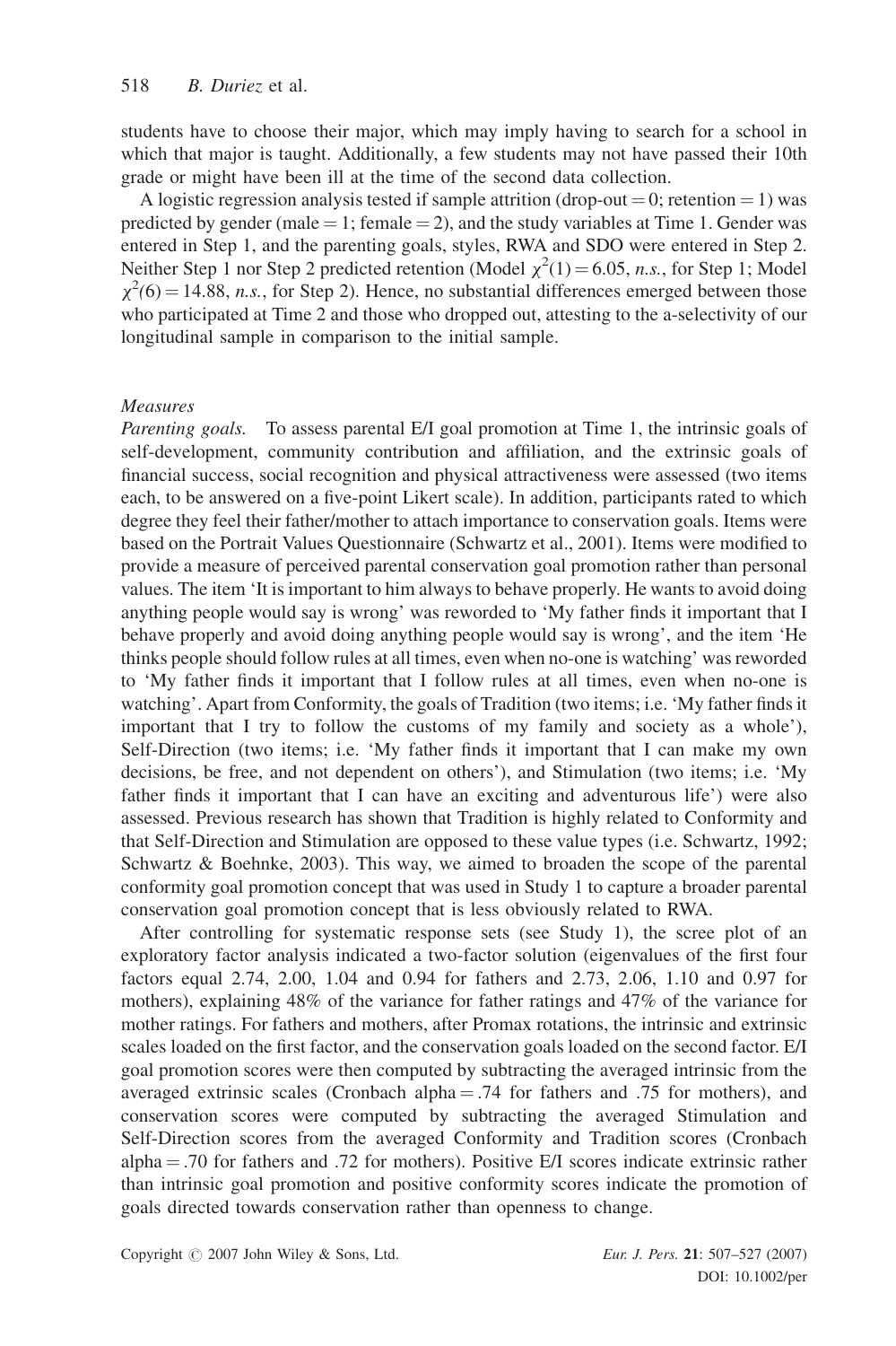Parenting styles. At Time 1, participants completed the same parenting style dimension scales as in Study 1. Again, parental need support was measured with items referring to responsiveness, autonomy-support and psychological control, and parental regulation was measured with items referring to parental expectations for behaviour and parental enforcement of expectations. The scree plot of an exploratory factor analysis on these five subscales pointed to a two-factor solution (eigenvalues of the first four factors equal 2.53, 1.34, 0.48 and 0.33 for fathers and 2.54, 1.27, 0.55 and 0.38 for mothers), explaining 78% and 76% of the variance for father and mother ratings, respectively. Responsiveness and autonomy-support loaded positively and psychological control loaded negatively on the first factor. The parental regulation scales loaded positively on a second factor. Cronbach's alphas were .91 for paternal and maternal need support, and .85 for paternal and maternal regulation.

Authoritarianism. Both at Time 1 and Time 2, participants rated the same 14-item RWA and SDO scales as in Study 1. Cronbach's alphas were .69 for RWA at Time 1, .85 for SDO at Time 1, .70 for RWA at Time 2, and .86 for SDO at Time 2.

## Results

#### Preliminary analyses

As in Study 1, mother and father reports of the parenting goals and styles were combined by calculating the mean of the mother and father scores. Combining these scores seemed justified because (a) mean scores of mother and father ratings were virtually identical (the mean difference between both ratings was .09 on a five-point scale), (b) the correlations between the ratings was high (with an average correlation of .49) and (c) correlational analyses showed that the mother and father ratings yielded similar correlational patterns. There were 32 cases in which mother-only scores were used because father data were missing, and 8 cases in which father-only scores were used.

Table 1 shows response rates, means, standard deviations, range and correlations. E/I and conservation goal promotion related slightly but significantly positively. Parental need support and parental regulation were negatively correlated. E/I goal promotion related negatively to parental need support but was unrelated to parental regulation, and conservation goal promotion related negatively to parental support and positively to parental regulation. RWA at Time 1 related positively to conservation goal promotion and parental need support and regulation. RWA at Time 2 related positively to both E/I and conservation goal promotion, but not to parental need support and regulation. SDO at Time 1 and Time 2 was positively related to E/I goal promotion and negatively to parental support. At each point in time, RWA and SDO related slightly positively, and across time, their correlation was also slightly positive. Univariate ANOVAs showed that boys score higher than girls on both SDO at Time 1 [ $F(1, 894) = 42.41$ ,  $p < .001$ ;  $\eta^2 = .05$ ] and SDO at Time 2 [ $F(1, 720) = 57.10, p < .001; \eta^2 = .07$ ]. No other gender differences were observed. Because of the gender differences in SDO at both Time 1 and Time 2, like in Study 1, gender was inserted as a control variable in all further analyses.

#### Primary analyses

Cross-sectional analyses. To consolidate the findings of Study 1, we performed a series of hierarchical regression analyses to determine the effects of the parenting goals and styles and possible interactions on RWA and SDO at Time 1 (i.e. at the cross-sectional level). As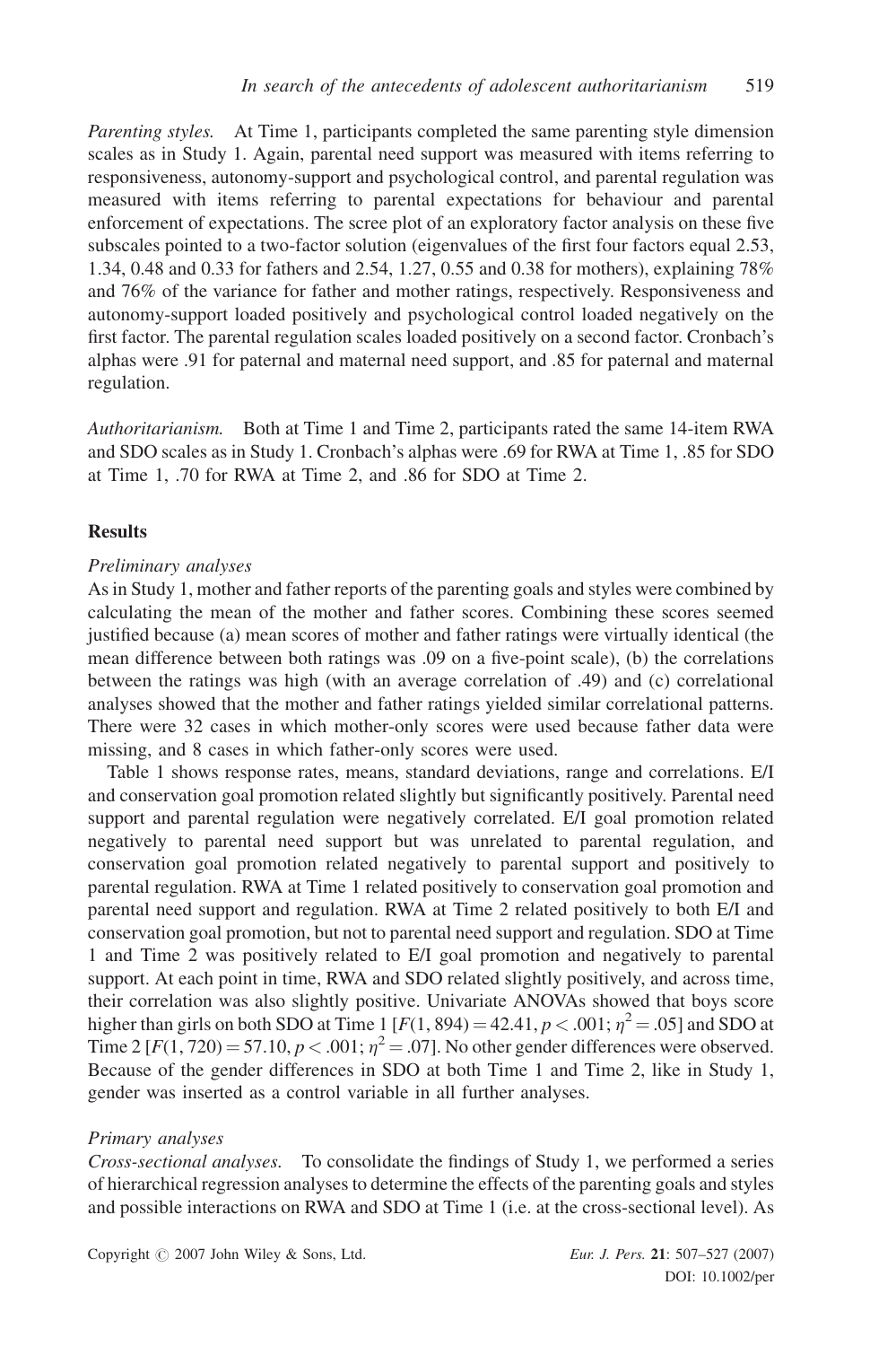in Study 1, gender was entered as a control variable in Step 1. In Steps 2a and 2b, parenting goals and styles were entered, respectively. In Step 3, the parenting styles and goals were jointly inserted. Finally, to examine whether there were significant goal-style interactions, these variables were centred, and interactions were computed and entered in Step 4. After controlling for gender, both goals  $(\Delta R^2 = .06; F(2, 894) = 30.98, p < .001)$  and styles  $(\Delta R^2 = .06; F(2, 894) = 27.25, p < .001)$  predicted RWA in Steps 2a and 2b, respectively. Specifically, RWA was positively predicted by E/I goal promotion ( $\beta = .14$ ,  $p < .001$ ) and conservation goals ( $\beta = .25$ ,  $p < .001$ ) in Step 2a and was positively predicted by parental need support ( $\beta = .21$ ,  $p < .001$ ) and parental regulation ( $\beta = .19$ ,  $p < .001$ ) in Step 2b. When goals and styles were jointly entered in Step 3, the effects found in Steps 2a and 2b remained unchanged, indicating that both types of goals as well parental regulation and parental need support yielded an independent effect on RWA. Finally, in Step 4, the goal-style interactions added to the prediction ( $\Delta R^2 = .05$ ; F(4, 888) = 14.32, p < .001): A significant interaction of parental need support with conservation goal promotion was found. To interpret this interaction, the slope of the conservation goals was examined at low (i.e. Mean  $-1$  SD) and high parental support levels (i.e. Mean  $+1$  SD). As in Study 1, conservation goal promotion positively predicted RWA at high parental need support levels  $(\beta = .45, p < .001)$  but did not significantly predict RWA at low parental need support levels  $(\beta = -.10, n.s.).$ 

As for the prediction of SDO, goals ( $\Delta R^2 = .11$ ;  $F(2, 890) = 56.08$ ,  $p < .001$ ) and styles  $(\Delta R^2 = .02; F(2, 890) = 11.25, p < .001)$  predicted SDO in Steps 2a and 2b, respectively. Specifically, E/I goal promotion ( $\beta = .33$ ,  $p < .001$ ) positively predicted SDO, whereas conservation goals ( $\beta = -.01$ ) were unrelated to SDO in Step 2a. In Step 2b, need support was negatively related ( $\beta = -.15$ ,  $p < .001$ ) to SDO, whereas regulation ( $\beta = -.02$ ) was unrelated. However, when parental styles and goals were jointly entered in Step 3, SDO was predicted by E/I goal promotion only. As in Study 1, goal-style interactions did not add to the prediction of SDO in Step 4 ( $\Delta R^2 = .01$ ;  $F(4, 884) = 2.71$ , n.s.). The results of Step 4 are reported in the second column of Table 2 (top half for RWA, bottom half for SDO).

Longitudinal analyses. A second set of hierarchical regression analyses was performed in order to determine the effects of the parenting goals and styles and goal-style interactions on changes in RWA and SDO over time. For this purpose, in Step 1, not only gender, but also either RWA at Time 1 (for the prediction of RWA at Time 2) or SDO at Time 1 (for the prediction of SDO at Time 2) were entered. This allowed us to control for the stability over time in these constructs, and, hence, to focus on actual changes. Then, we proceeded in the same way as for the cross-sectional analyses. In Steps 2a and 2b, the parenting goals or styles were entered, respectively. In Step 3, the parenting styles and goals were jointly inserted. Finally, the interaction terms were computed and entered in Step 4. Concerning RWA, the parenting goals  $(\Delta R^2 = .01; F(2, 714) = 7.63, p < .001)$ predicted over-time changes in RWA (Step 2a), whereas the parenting styles ( $\Delta R^2 = .00$ ;  $F(2, 714) = 0.33, n.s.$ ) did not (Step 2b). As for the parenting goals, both conservation goals  $(\beta = .10, p < .01)$  and E/I goal promotion  $(\beta = .12, p < .001)$  predicted over-time changes in RWA. These effects remained unchanged after adding parenting styles in Step 3. Finally, contrary to the cross-sectional analyses, goal-style interactions did not add to the prediction  $(\Delta R^2 = .00; F(4, 708) = 0.60, n.s.)$  in Step 4.

Concerning SDO, whereas the parenting goals  $(\Delta R^2 = .01; F(2, 710) = 7.30, p < .001)$ predicted over-time changes in SDO (Step 2a), the parenting styles ( $\Delta R^2 = .00$ ; F(2,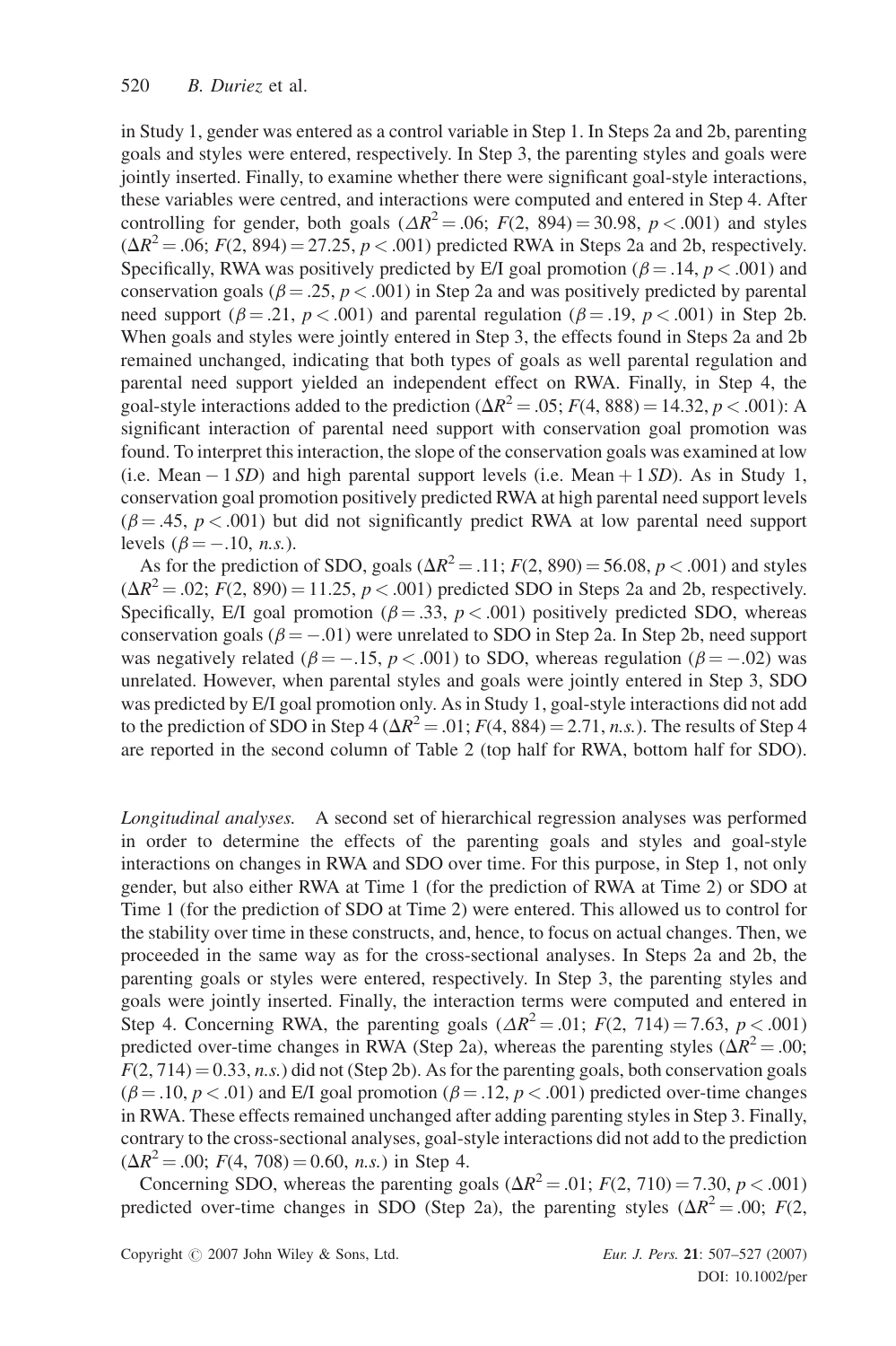$710$ ) = 0.86, n.s.) did not (Step 2b). Specifically, SDO at Time 2 was predicted by E/I goal promotion ( $\beta = .11$ ,  $p < .001$ ), but not by conservation goals ( $\beta = .02$ ). This effect remained significant after entering parenting styles in Step 3. Finally, as in the cross-sectional analyses, goal-style interactions did not add to the prediction in Step 4  $(\Delta R^2 = .00; F(4, 704) = 0.82, n.s.).$  Results of Step 4 are reported in the third column of Table 2 (top half for RWA, bottom half for SDO).

## Brief discussion

In line with Study 1, the predicted effects of the parenting goals and styles on RWA were found in the cross-sectional analyses. The parenting goals and styles independently predicted RWA at Time 1. More specifically, E/I goal promotion, conservation goal promotion, parental need support and parental regulation all positively predicted adolescent RWA. In line with Study 1, inspection of the goal-style interactions indicated that the main effect of parental conservation goal promotion is qualified by the effect of parenting style. Conservation goal promotion predicted RWA in need-supportive family climates only. In contrast to Study 1, no interaction effect was found between E/I goal promotion and parental need support, suggesting that E/I goal promotion positively predicts RWA regardless of the extent to which parents are experienced as supportive or not. The longitudinal analyses showed that, in contrast to parental goals, parental style dimensions did not predict over-time changes in RWA. More specifically, E/I goal promotion and conservation goal promotion were the only significant predictors of RWA at Time 2 over and above gender and RWA at Time 1. Different from the cross-sectional analyses, goal-style interactions did not contribute to the prediction of RWA at Time 2 either.

In line with Study 1, when all the parenting variables were analysed simultaneously, E/I goal promotion was the only variable that predicted SDO in the cross-sectional analyses. More specifically, E/I goal promotion positively predicted adolescent SDO at Time 1. Goal-style interactions did not add to the prediction of SDO at Time 1. Additionally, longitudinal analyses showed that parental E/I goal promotion also predicts over-time changes in SDO. More specifically, E/I goal promotion predicted SDO at Time 2 over and above gender and SDO at Time 1. Parental styles and goal-style interactions did not contribute to the prediction of SDO at Time 2.

## GENERAL DISCUSSION

Although various researchers have theorised about the impact of parenting on the development of RWA and SDO, this question has received little systematic empirical attention. The goal of the present study was to examine the importance of two different aspects of parenting, that is, the type of goals parents promote during their child rearing and the style they use when relating to their children. Moreover, we examined whether the effect of parenting goals on RWA and SDO would differ depending on the affective quality of the family climate. As far as RWA is concerned, results show that, although parental goals and styles are equally good predictors that also interact with each other in the prediction of RWA at a specific point in time, parental goals are the only parenting variables that predict over-time changes in RWA. As far as SDO is concerned, results show that, when the effect of parenting goals and styles on SDO are simultaneously investigated, the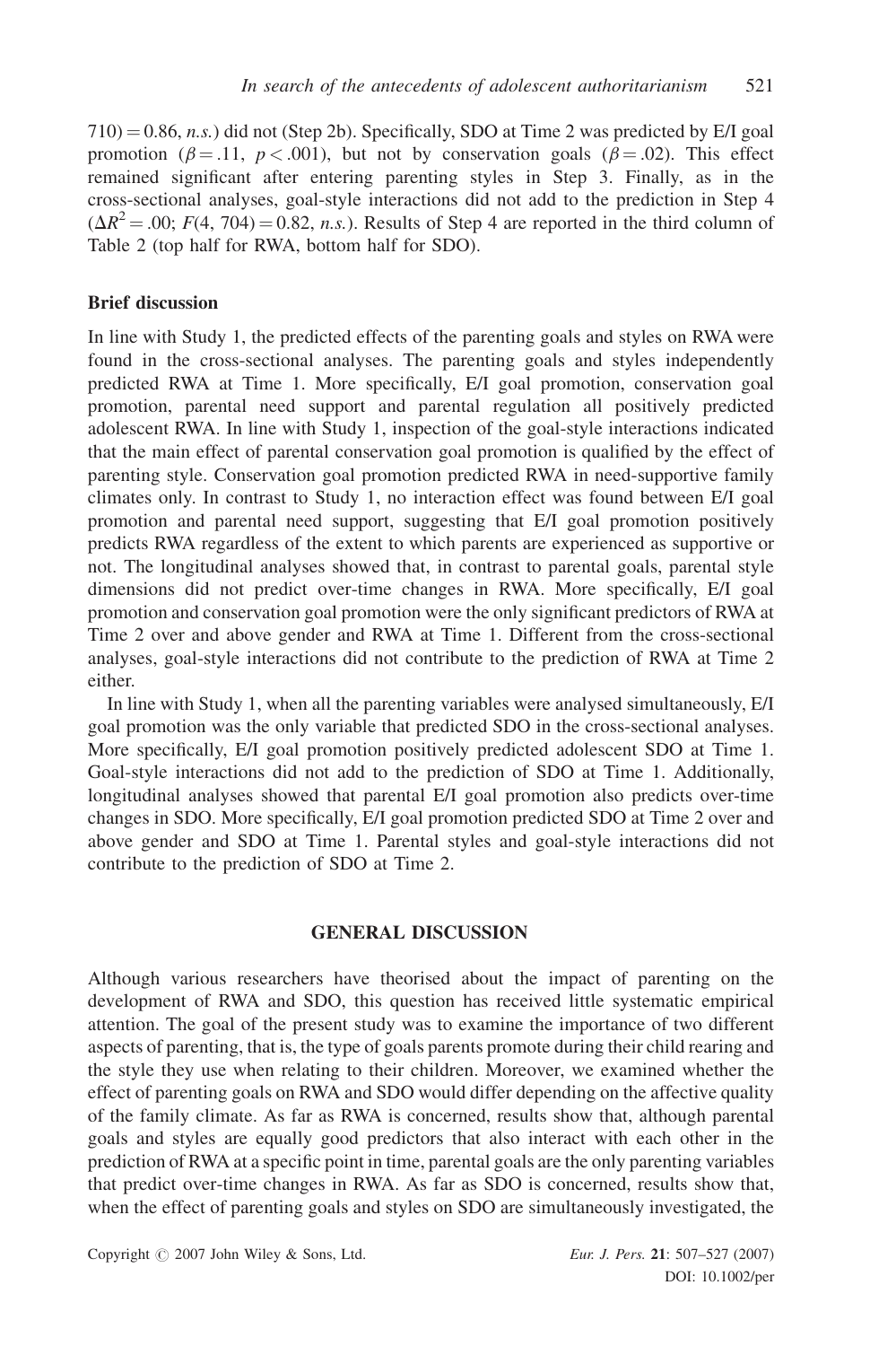parental promotion of extrinsic rather than intrinsic goals is the only parenting variable predicting SDO at a given point in time. Moreover, parental promotion of extrinsic rather than intrinsic goals also predicted an increase in SDO over time. These results are discussed in greater detail in the following paragraph.

For RWA, the type of goals emphasised by parents in their child rearing as well as the parenting style yielded an independent effect on RWA at the concurrent level. Thus, we were able to detect four independent parenting sources that predict adolescents' authoritarian attitudes. Specifically, if parents highlight the importance of conservation and E/I goals, their adolescents are more likely to adopt an authoritarian attitude. Furthermore, if parents clearly communicate their expectations and punish the transgression of expectations, adolescents are likely to adopt a critical attitude towards norm violators in our society. Interestingly, parental need support was also predictive of RWA. Finally, if parents create a responsive and autonomy-supportive climate, adolescents are more likely to endorse a submissive attitude towards authority figures. This is an intriguing and perhaps somewhat contra-intuitive finding, which deserves some more explanation. Two different elements might explain the within-time correlation between RWA and perceived need-supportive parenting. First, this correlation might be understood in terms of the nature of RWA itself. When authoritarian individuals adopt a submissive attitude and display strong respect for authority figures, they are also likely to idealise and glorify their parents. Thus, adolescents high on RWA might perceive their parents as more supportive while this does not correspond to reality. Second, the positive correlation between need-supportive parenting and RWA might not only reflect adolescent response bias, but might represent a true effect. That is, parents of authoritarian adolescents might actually be more need supportive. Parents may increase their support as a positive response to their child conforming to their wishes and expectations. Future research might want to further examine these two possibilities by including a social responsibility scale to rule out the first explanation and by assessing need-supportive parenting and RWA on two measurement moments to examine whether authoritarian adolescents provoke more need-supportive parenting.

In addition to the observed main effects, parental need support interacted with conservation (Study 1 and Study 2) as well as with E/I goal promotion (Study 1) in the prediction of RWA. Inspection of the interactions suggested that goal promotion leads to RWA at high levels of parental need support only. These findings testify to the importance of a supportive family climate for parental goal promotion to be effective (e.g. Grusec et al., 2000; Knafo & Schwartz, 2003). However, it must be noted that this interaction effect was quite specific, as parental need support but not parental regulation served as a moderator, and rather unstable, as these interactions were not replicated in the longitudinal analyses of Study 2. In fact, parenting goals appeared to be the only predictors of changes in RWA over time. Parents who emphasise the importance of sticking to existing societal expectations rather than being open to change and pursuing extrinsic goals such as amassing material wealth and garnering social status instead of intrinsic goals seem to promote increases in RWA over time among their adolescents. The longitudinal analyses suggest that parental styles neither influence changes in RWA over time nor moderate the influence of parenting goal promotion on changes over time in RWA. As a result, the cross-sectional main effects of parenting styles and the interaction between styles and goals should be interpreted with caution in light of these null-findings at the longitudinal level.

For SDO, as suggested by Duckitt (2001), it was found that parental need support, when entered separately, negatively predicted SDO. Apparently, a warm and autonomy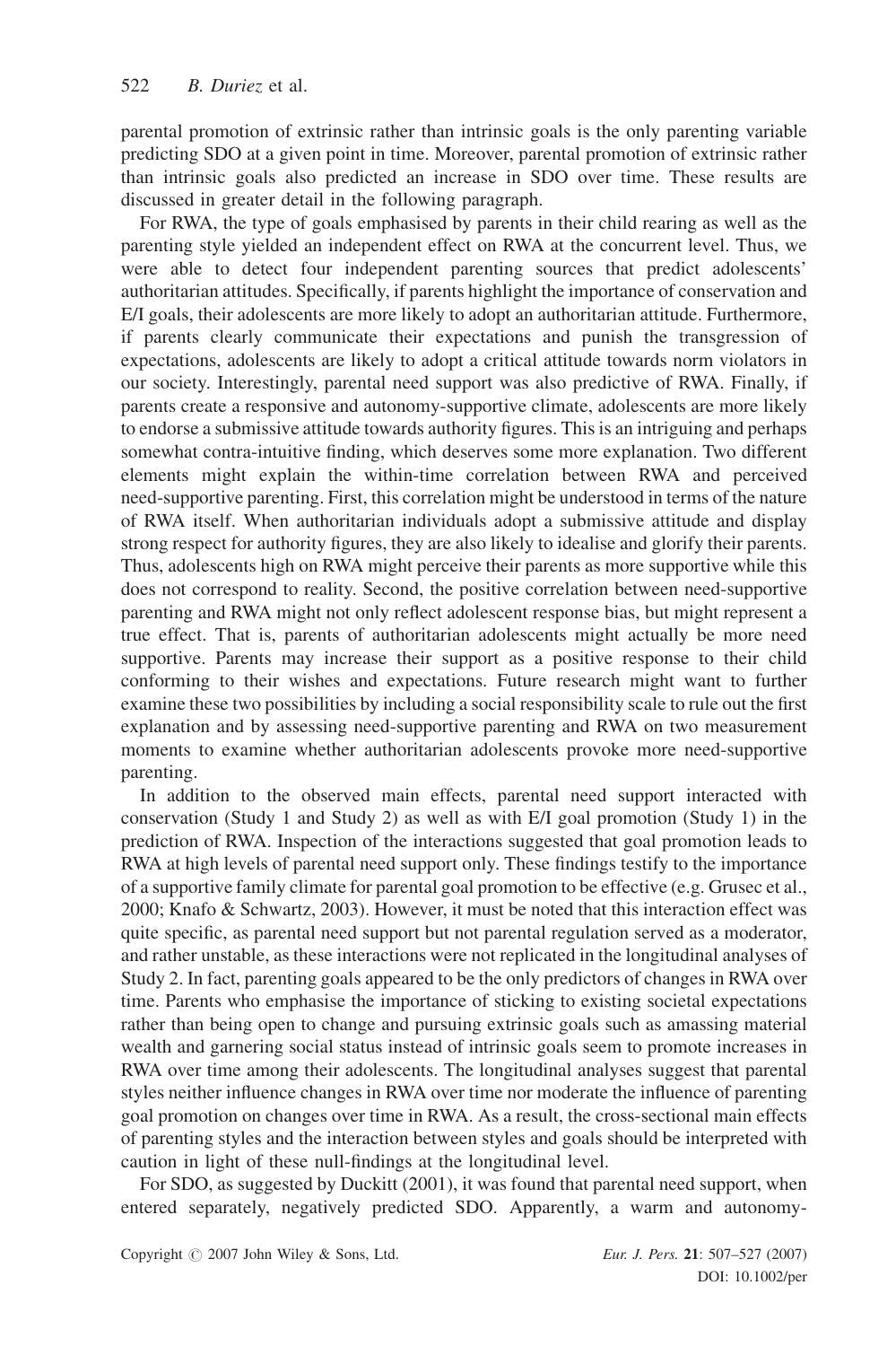supportive family climate that allows adolescents to pursue their personal interests and values prevents adolescents from becoming harsh, ruthless and unfeeling to others (characteristics that apply to social dominators). However, this main effect no longer reached significance after inserting parental goal promotion in the regression equation. Thus, the initial observed effect of need-supportive parenting on SDO is likely to be due to the fact that parents who promote intrinsic rather than extrinsic goals are more likely to do this in a need-supportive fashion. In fact, E/I goal promotion was the most important predictor of SDO, as it was the only variable that predicted SDO concurrently and longitudinally. Apparently, parents who strongly emphasise the pursuit of extrinsic goals, such as acquiring material success, fame and physical appeal, promote a more aggressive attitude towards other groups among their adolescents. The increased adoption of such a socially dominant attitude is likely to be perceived as instrumental by adolescents to attain the extrinsic goals that are held for them by their parents.

It should be stressed that, even though our data show parental style dimensions to have no effect on over-time changes in RWA and SDO, this does not mean that there are no such effects. First, it might be that a 1-year interval is too short for differences in parenting style dimensions to result in significant attitude changes. Second, it might be that parenting style dimensions do not have a direct impact on RWA and SDO but have an indirect effect through their influences on related personality features (e.g. openness to experience, tough-mindedness and empathy) that might in turn influence RWA and SDO (cf. Duckitt, 2001; Soenens, Duriez, Vansteenkiste, & Goossens, in press). Hence, future research might try to follow adolescents for a longer period of time and might include possibly mediating personality features as well. Third, as suggested by Adorno et al. (1950), parental style dimensions might be especially important in early childhood. Our data do not directly address this possibility, as we sampled adolescents only. However, our data do suggest, that research needs to move beyond only tapping the extent to which children experience harsh punishment and little parental warmth during early childhood, and might do well in examining the type of goals parents promote. More specifically, our findings suggest that parental goal promotion efforts have a substantial impact on the development of RWA and SDO during adolescence.

As for the effects of parental goal promotion on adolescent attitudes, an important question to be raised is why some parents are more likely than others to promote certain goals. Previous research has stressed the parental importance towards the development of RWA (Altemeyer, 1988; Vollebergh & Raaijmakers, 1991) and other socio-political attitudes (Vollebergh, Iedema, & Raaijmakers, 1999) by showing that adolescent attitudes often resemble the ones of their parents. Therefore, parents' own attitudes may be an important predictor of their goal promotion. In fact, if parents high on RWA or SDO are likely to promote goals that foster RWA and SDO in their children, the next question would be whether parents pass their attitudes onto their children through the promotion of certain goals. In other words, future research might examine whether parental goal promotion plays a mediating role in the transmission of authoritarian attitudes from parents to their children.

## Limitations and future directions

The present research has several limitations. First, all measures are adolescent self-reports. This increases the likelihood of shared method variance. Although adolescent self-reports may be the most valid means to assess parental treatment (Barber, 1996), we encourage researchers to use other indices as well, as adolescent perceptions of parenting construct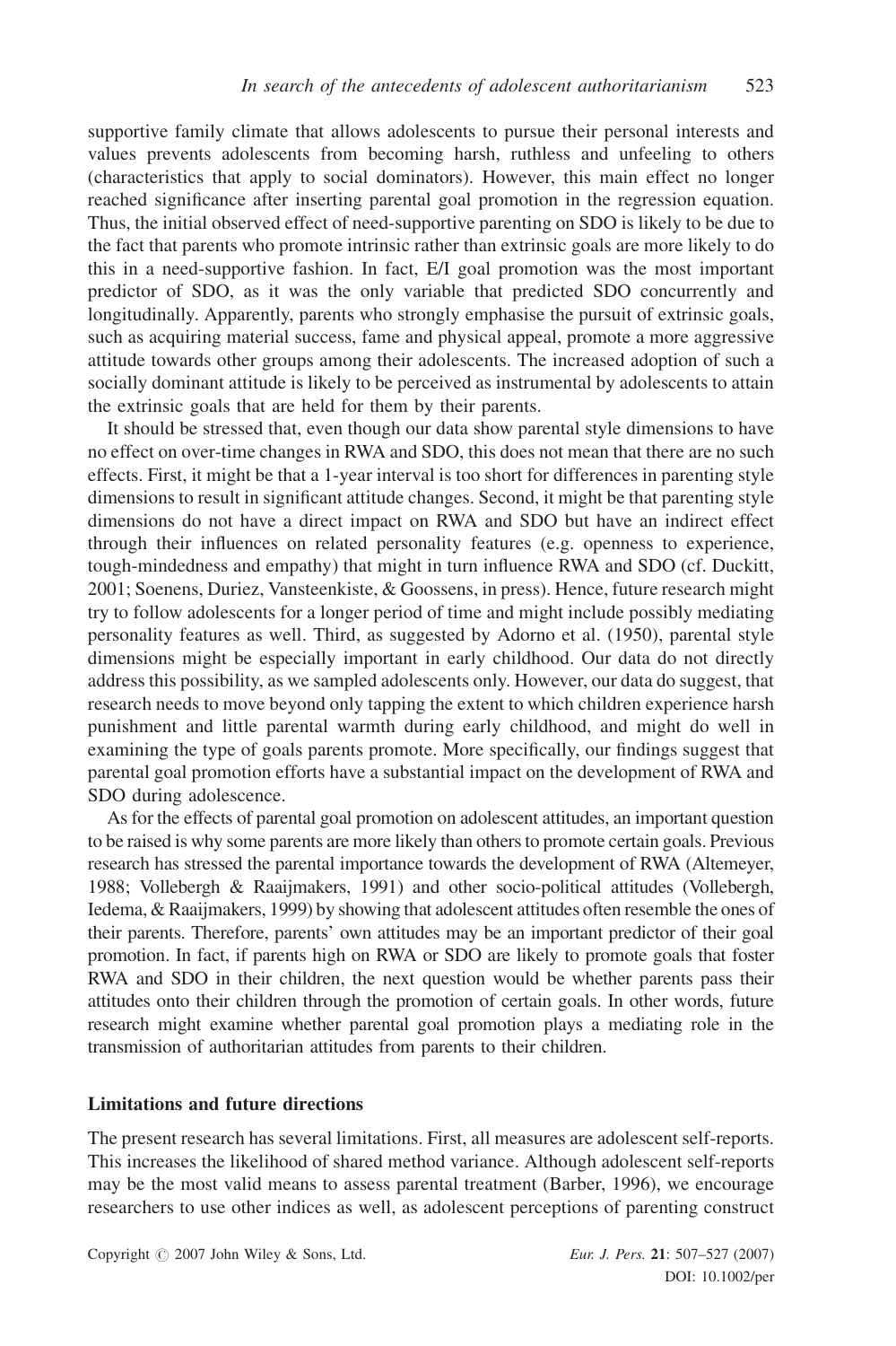might be distorted and inaccurate. These might include parental self-reports, observer ratings or peer-nominations to explore whether parental goals or styles predict affiliation with socially dominant and authoritarian friends. However, it should be stressed that research using parent and adolescent reports as indicators of parental E/I goal promotion yielded similar results (Vansteenkiste, Duriez et al., 2006), indicating that the associations obtained between parental goal promotion and RWA and SDO are not due to shared method variance.

Second, given that transactional socialisation theories (e.g. Caspi, 1998) stress that children also influence their parents, the possibility also exists that adolescent attitudes provoke parents to adjust the goals they promote, which, in turn, might even lead to an adjustment of parental attitudes. For instance, if parents perceive their child to hold authoritarian submissive beliefs, this might lead parents to increase their reliance on extrinsic goal promotion and/or conservation goal promotion in an attempt to motivate their child. This might, in turn, increase the perception of the parents as people who promote extrinsic and/or conservation goals. Future research might further examine this possibility.

Third, future research might also want to explore whether parental goals and/or styles impact on other variables. Based on previous research on personal goal pursuits (e.g. Kasser & Ryan, 1996), we predict parental E/I goal promotion to relate negatively to well-being. For parental conservation goal promotion, no obvious short-term effect is expected, because it will lead the child to adopt a normative identity style, which, in turn leads the child to shut itself off from belief-threatening information and experiences (Soenens, Duriez, & Goossens, 2005). However, this way of dealing with new information might result in decreased well-being in the long run. As far as parenting styles are concerned, research has shown that parental support and appropriate regulation yield beneficial well-being outcomes (e.g. Gray & Steinberg, 1999). However, although socialisation models (e.g. Darling & Steinberg, 1993) assume that parenting goals and styles interact to predict child adjustment, little research has actually examined their combined influence on indicators of adolescents' well-being.

Fourth, the present study limited itself to parental influence. Future research might want to compare the size of this influence to the size of the influence of other socialisation agents (e.g. peers, media, school). Furthermore, it could be examined whether the observed impact of E/I goal promotion on SDO and RWA could be buffered by socialising agents that value the pursuit of intrinsic rather than extrinsic goals. Thus, in addition to examining the independent effect of different socialisation figures, their interactive effects could also be studied as to examine whether some socialisation figures play a buffering role to protect adolescents against the negative impact of others.

# Conclusion

The present research sheds light on one important social-contextual factor that helps to understand why some adolescents' develop authoritarian and socially dominant ideas: The parents. If parents promote the attainment of extrinsic goals such as financial success, social status and physical attractiveness at the expense of intrinsic goals such as self-development, community contribution and affiliation, their offspring is more likely to adopt prejudice. This occurs because the parental promotion of extrinsic goals at the expense of intrinsic goals leads adolescents to adopt socially dominant attitudes and, to a lesser extent, to rigidly focus on the adherence to societal norms. In a similar vein, if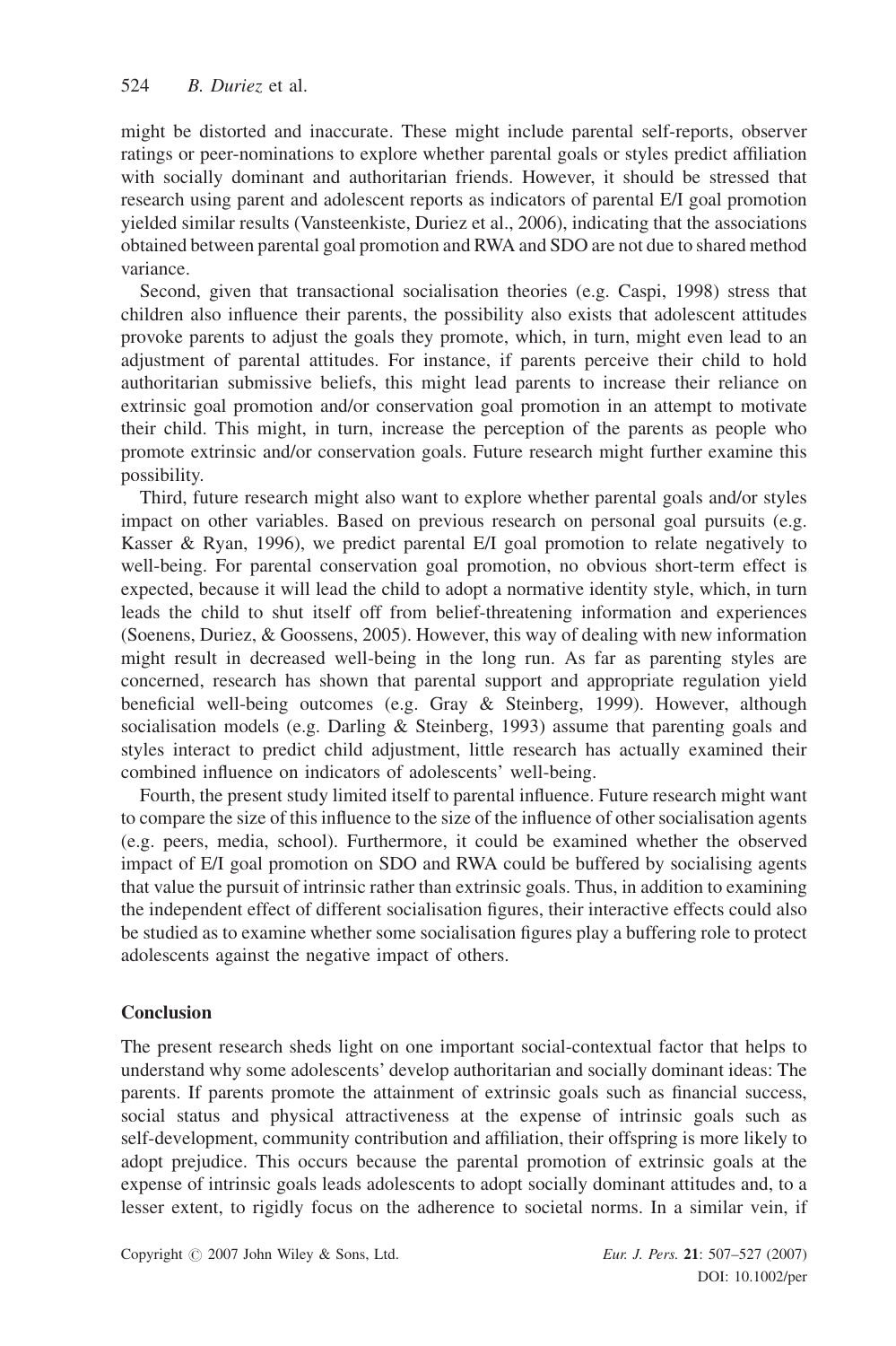parents promote conservation goals, their adolescent children are likely to rigidly focus on the adherence to societal norms, to be critical of norm transgressors, and to shut themselves off from information and experiences that are incompatible with their hardcore beliefs. Hence, in order to rid society of discriminatory stances, parents might highlight the importance of satisfying relations, being willing to help others without expecting something in return, developing one's talents, and relying on their own judgments. But this is not the only reason why parents should try to refrain from the promotion of extrinsic rather than intrinsic goals. As previous research suggests, relying on intrinsic rather than extrinsic goals is also likely to increase the general well-being of their children (Kasser, 2002) as well as their academic functioning (Vansteenkiste, Lens et al., 2006).

#### **REFERENCES**

- Adorno, T. W., Frenkel-Brunswik, E., Levinson, D., & Sanford, R. N. (1950). The authoritarian personality. New York: Harper.
- Altemeyer, B. (1981). Right-wing authoritarianism. Manitoba: University of Manitoba Press.
- Altemeyer, B. (1988). Enemies of freedom. London: Jossey Bass.
- Altemeyer, B. (1998). The other ''authoritarian personality''. In M. P. Zanna (Ed.), Advances in experimental social psychology (pp. 47–92). San Diego: Academic Press.
- Asendorpf, J. B., & van Aken, M. A. G. (2003). Personality-relationship transaction in adolescence: Core versus surface personality characteristics. Journal of Personality, 71, 629–666.
- Barber, B. K. (1996). Parental psychological control: Revisiting a neglected construct. Child Development, 67, 3296–3319.
- Barber, B. K. (1997). Introduction: Adolescent socialization in context—The role of connection, regulation and autonomy in the family. Journal of Adolescent Research, 12, 5–11.
- Barber, B. K. (2002). Regulation as a Multicultural Concept and Construct for Adolescent Health and Development. Paper presented at the World Health Organization Meeting. Geneva, April 16–20, 2002.
- Baumeister, R., & Leary, M. R. (1995). The need to belong: Desire for interpersonal attachments as a fundamental human motivation. Psychological Bulletin, 117, 497–529.
- Caspi, A. (1998). Personality development across the life course. In W. Damon (Ed.), *Handbook of* child psychology: Social, emotional, and personality development (Vol. 3, pp. 311–388). New York: Wiley.
- Darling, N., & Steinberg, L. (1993). Parenting style as context: An integrative model. Psychological Bulletin, 113, 487–496.
- Deci, E. L. (1975). Intrinsic motivation. New York: Plenum.
- Deci, E. L., & Ryan, R. M. (2000). The ''what'' and the ''why'' of goal pursuits: Human needs and the self-determination of behavior. Psychological Inquiry, 11, 227-268.
- Duckitt, J. (2001). A dual-process cognitive-motivational theory of ideology and prejudice. In M. P. Zanna (Ed.), Advances in experimental social psychology (Vol. 33, pp. 41–113). San Diego, CA: Academic Press.
- Duckitt, J., Wagner, C., du Plessis, I., & Birum, I. (2002). The psychological basis of ideology and prejudice: Testing a dual process model. Journal of Personality and Social Psychology, 83, 75–93.
- Duriez, B., & Van Hiel, A. (2002). The march of modern fascism: A comparison of social dominance orientation and authoritarianism. Personality and Individual Differences, 32, 1199–1213.
- Duriez, B., Van Hiel, A., & Kossowska, M. (2005). Authoritarianism and social dominance in Western and Eastern Europe: The importance of the socio-political context and of political interest and involvement. Political Psychology, 26, 299–320.
- Duriez, B., Vansteenkiste, M., Soenens, B., & De Witte, H. (in press). The social costs of extrinsic relative to intrinsic goal pursuits: Their relation with social dominance and racial and ethnic prejudice. Journal of Personality.
- Gray, M. R., & Steinberg, L. (1999). Unpacking authoritative parenting: Reassessing a multidimensional construct. Journal of Marriage and Family, 61, 574–587.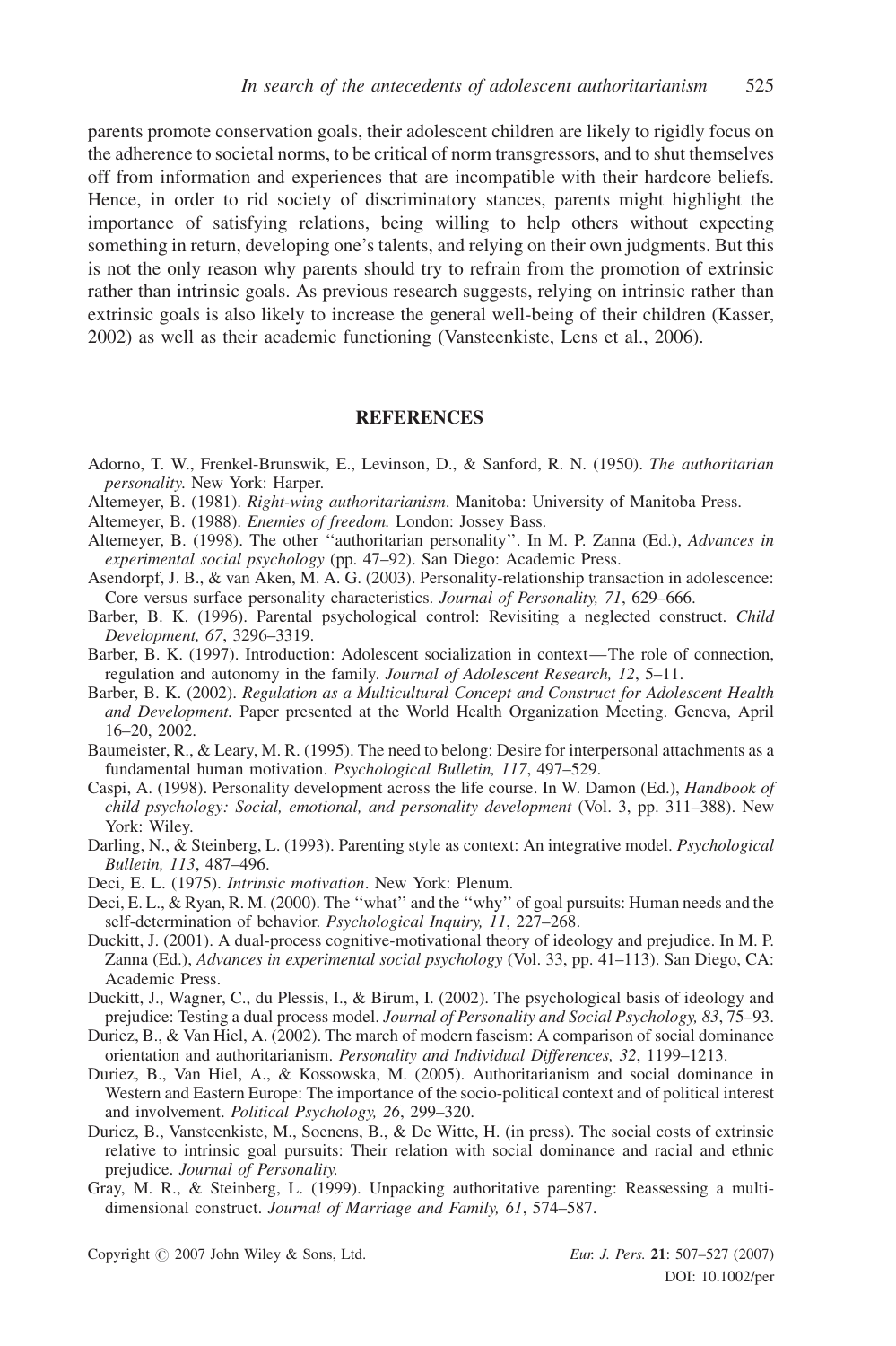- Grolnick, W. S. (2003). The psychology of parental control: How well-meant parenting backfires. Mahwah, NJ: Erlbaum.
- Grolnick, W. S., Ryan, R. M., & Deci, E. (1991). Inner resources for school achievement: Motivational mediators of children's perceptions of their parents. Journal of Educational Psychology, 83, 508–517.
- Grouzet, F. M. E., Kasser, T., Ahuvia, A., Fernandez-Dols, J. M., Kim, Y., Lau, S., Ryan, R. M., Saunders, S., Schmuck, P., & Sheldon, K. (2006). The structure of goal contents across 15 cultures. Journal of Personality and Social Psychology, 89, 800–816.
- Grusec, J. E., Goodnow, J. J., & Kuczynski, L. (2000). New directions in analyses of parenting contributions to children's acquisition of values. Child Development, 71, 205–211.
- Kasser, T. (2002). The high price of materialism. London: MIT.
- Kasser, T., & Ryan, R. M. (1996). Further examining the American dream: Differential correlates of intrinsic and extrinsic goals. Personality and Social Psychology Bulletin, 22, 280–287.
- Kasser, T., Ryan, R. M., Zax, M., & Sameroff, A. J. (1995). The relations of maternal and social environments to late adolescent's materialistic and pro-social values. *Developmental Psychology*, 31, 907–914.
- Knafo, A., & Schwartz, S. H. (2003). Parenting and adolescents' accuracy in perceiving parental values. Child Development, 74, 595–611.
- Maccoby, E. E., & Martin, J. A. (1983). Socialization in the context of the family: Parent-child interaction. In P. H. Mussen (Series Ed.), & E. M. Hetherington (Vol. Ed.), Handbook of child psychology: Socialization, personality and social development (Vol. 4, 4th ed., pp. 1–110). New York: Wiley.
- Meloen, J., Van der Linden, G., & De Witte, H. (1996). A test of the approaches of Adorno et al., Lederer and Altemeyer of authoritarianism in Belgian Flanders: A research note. Political Psychology, 17, 643–656.
- Milburn, M. A., Conrad, S. D., Sala, F., & Carberry, S. (1995). Childhood punishment, denial, and political attitudes. Political Psychology, 16, 447–478.
- Niemiec, C., Lynch, M., Vansteenkiste, M., Bernstein, J., Deci, E. L., & Ryan, R. M. (2006). The antecedents and consequences of adolescents' autonomous motivation for academics: A selfdetermination theory perspective on socialization. Journal of Adolescence, 26, 761–775.
- Pratto, F., Sidanius, J., Stallworth, L. M., & Malle, B. F. (1994). Social dominance orientation: A personality variable predicting social and political attitudes. Journal of Personality and Social Psychology, 67, 741–763.
- Schaefer, E. S. (1965). Children's reports of parental behavior: An inventory. Child Development, 36, 413–424.
- Schwartz, S. H. (1992). Universals in the content and structure of values: Theoretical advances and empirical tests in 20 countries. In M. P. Zanna (Ed.), Advances in experimental social psychology (Vol. 25, pp. 1–65). San Diego/London: Academic Press.
- Schwartz, S. H., & Boehnke, K. (2003). Evaluating the structure of human values with confirmatory factor analysis. Journal of Research in Personality, 38, 230-255.
- Schwartz, S. H., Melech, G., Lehmann, A., Burgess, S., Harris, M., & Owens, V. (2001). Extending the cross-cultural validity of the theory of basic human values with a different method of measurement. Journal of Cross-Cultural Psychology, 32, 519–542.
- Sears, D. O. (1990). Wither political socialization research. In O. Ichilov (Ed.), *Political socializa*tion, citizenship education, and democracy (pp. 69–97). New York: Teachers College Press.
- Soenens, B., Duriez, B., & Goossens, L. (2005). Social-psychological profiles of identity styles: Attitudinal and social-cognitive correlates in late adolescence. Journal of Adolescence, 28, 107–125.
- Soenens, B., Duriez, B., Vansteenkiste, M., & Goossens, L. (in press). The intergenerational transmission of empathy-related responding in adolescence: The role of maternal support. Personality and Social Psychology Bulletin.
- Tajfel, H., & Turner, J. (1979). A integrative theory of intergroup conflict. In W. Austin, & S. Worchel (Eds.), The social psychology of intergroup relations (pp. 33–47). Monterey, CA: Brooks/Cole.
- Van Hiel, A., & Duriez, B. (2002). Een meetinstrument voor individuele verschillen in Sociale Dominantie Oriëntatie. Nederlands Tijdschrift voor de Psychologie en haar Grensgebieden, 57, 114–116.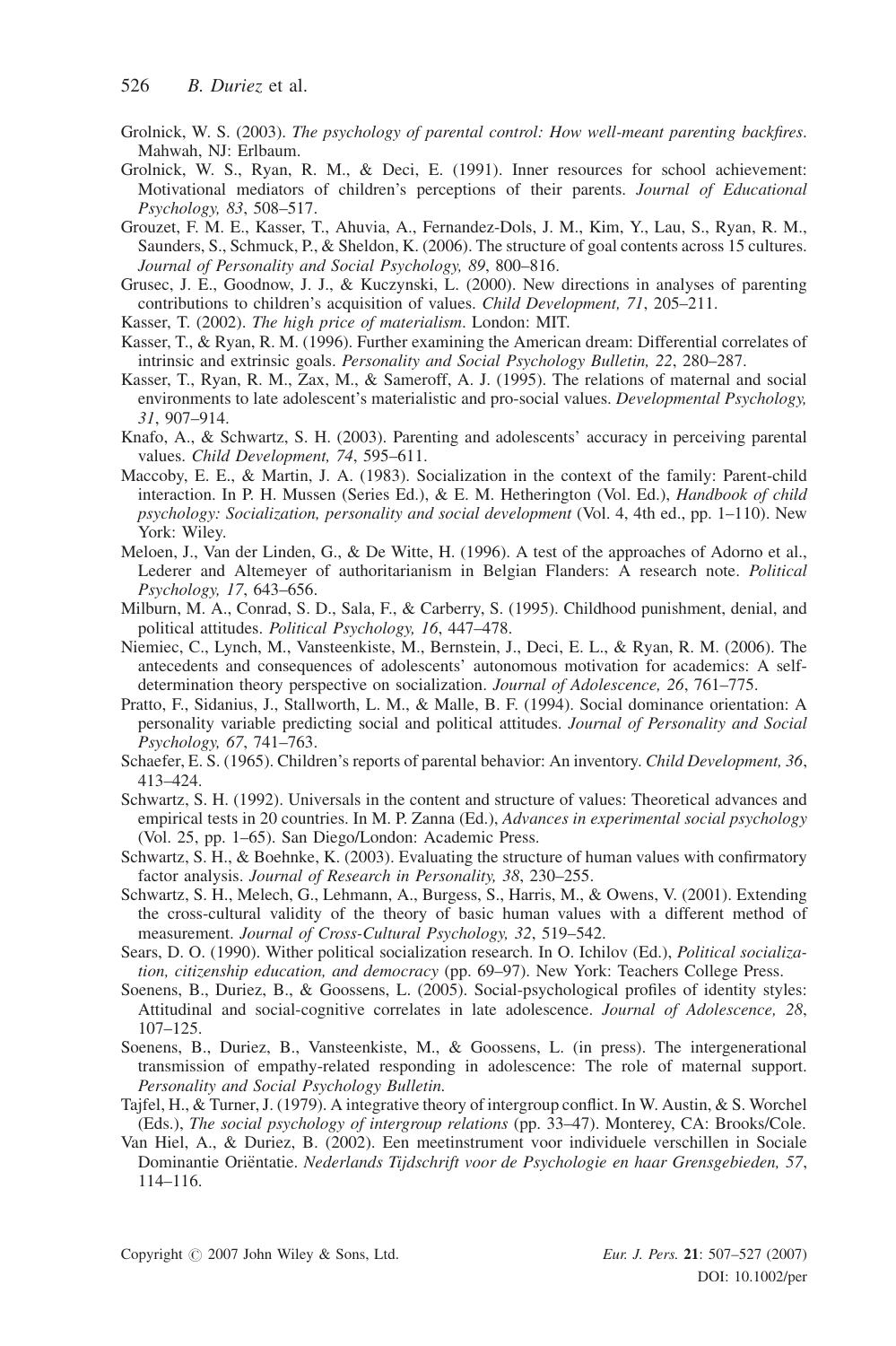- Van Hiel, A., Pandelaere, M., & Duriez, B. (2004). The impact of need for closure on conservative beliefs and racial prejudice: Differential mediation by authoritarian submission and authoritarian dominance. Personality and Social Psychology Bulletin, 30, 824–837.
- Vansteenkiste, M., Duriez, B., Soenens, B., & De Witte, H. (2006). Understanding the effects of parental extrinsic versus intrinsic goal promotion and parental educational level on adolescent ethnic prejudice. (manuscript submitted for publication).
- Vansteenkiste, M., Lens, W., & Deci, E. L. (2006). Intrinsic versus extrinsic goal-contents in self-determination theory: Another look at the quality of academic motivation. *Educational* Psychologist, 41, 19–31.
- Vansteenkiste, M., Simons, J., Lens, W., Sheldon, K. M., & Deci, E. L. (2004). Motivating learning, performance, and persistence: The synergistic role of intrinsic goals and autonomy-support. Journal of Personality and Social Psychology, 87, 246–260.
- Vansteenkiste, M., Simons, J., Lens, W., Soenens, B., Matos, L., & Lacante, M. (2004). ''Less is sometimes more": Goal-content matters. Journal of Educational Psychology, 96, 755–764.
- Vollebergh, W., Iedema, J., & Raaijmakers, Q. (1999). The intergenerational transmission of cultural and economic conservatism. In H. De Witte, & P. Scheepers (Eds.), *Ideology in the low countries:* Trends, models and lacunae. Assen: Van Gorcum.
- Vollebergh, W. A. M., Iedema, J., & Raaijmakers, Q. A. W. (2001). Intergenerational transmission and the formation of cultural orientations in adolescence and young adulthood. Journal of Marriage and the Family, 63, 1185–1198.
- Vollebergh, W., & Raaijmakers, Q. (1991). De intergenerationele overdracht van autoritarisme. In P. Scheepers, & R. Eisinga (Eds.), *Onderdanig en intolerant: Lacunes en controverses in* autoritarisme-studies (pp. 61–79). Nijmegen: Instituut voor Toegepaste Sociale Wetenschappen.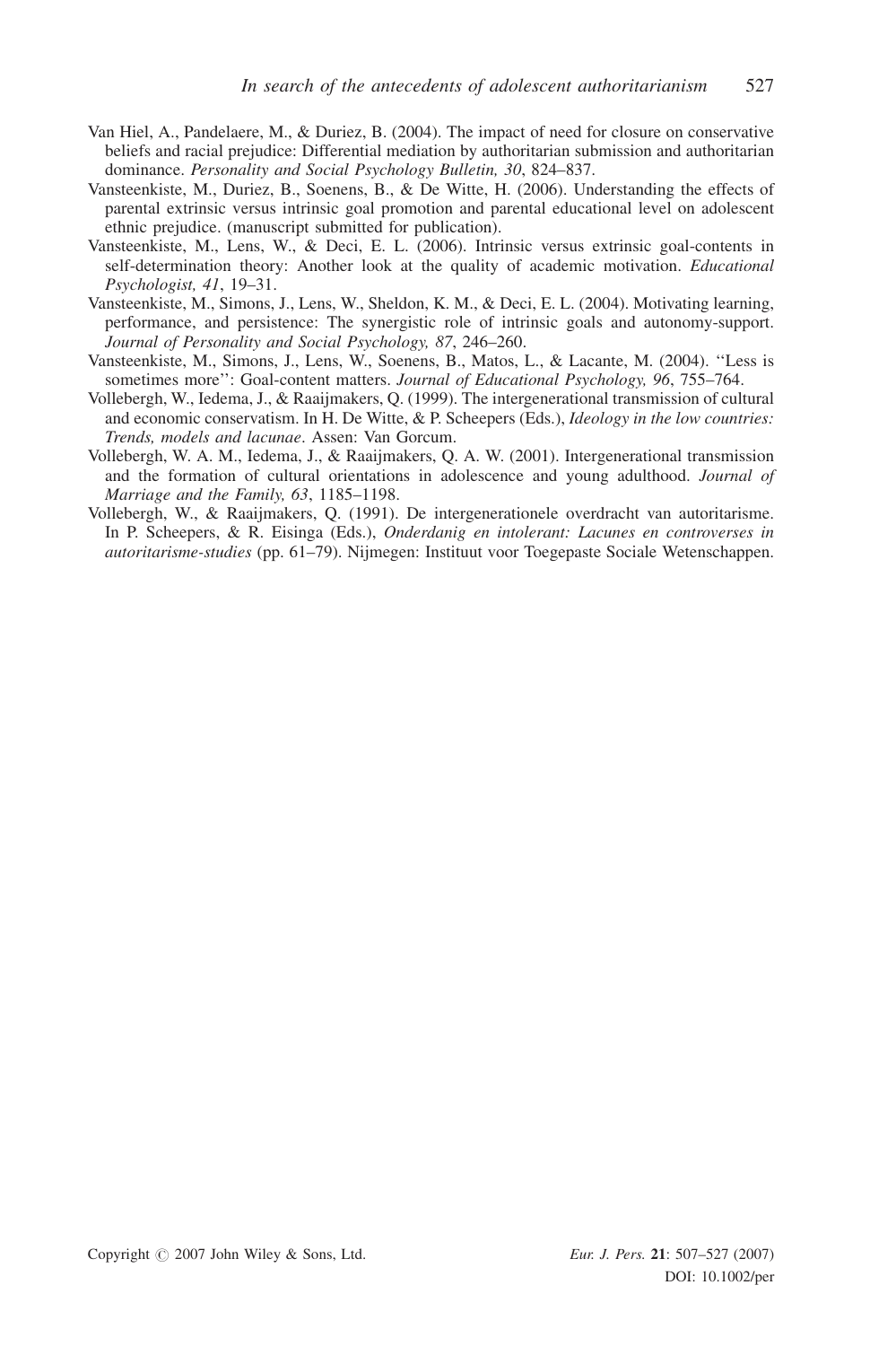Copyright of European Journal of Personality is the property of John Wiley & Sons Ltd. 1996 and its content may not be copied or emailed to multiple sites or posted to a listserv without the copyright holder's express written permission. However, users may print, download, or email articles for individual use.